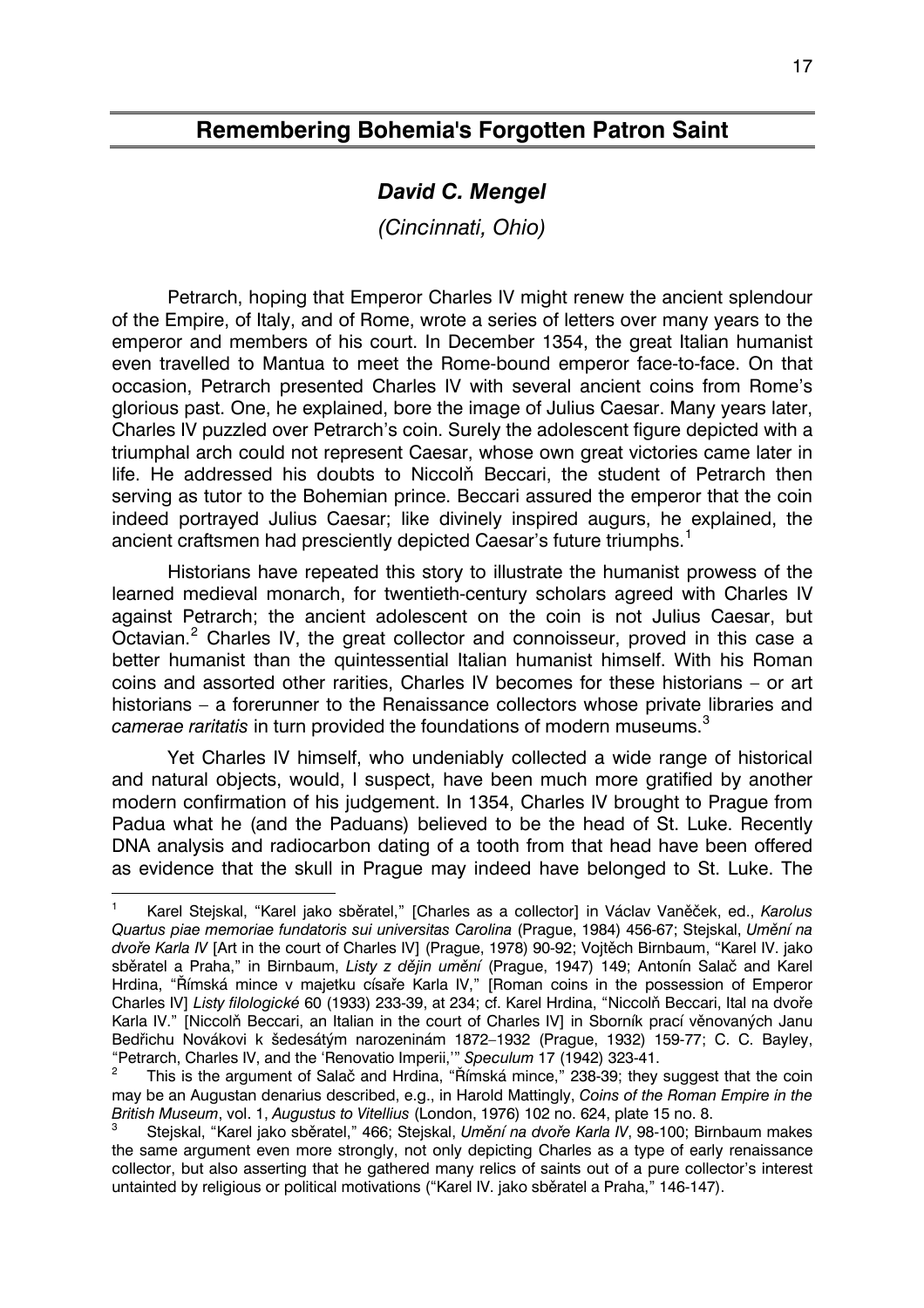resulting claims that the bone belonged to the evangelist from Antioch in fact rest on rather modest scientific proof: the tooth dates from between 72 and 416 AD, and the interpretation of the DNA evidence involved a lot of guess-work. At best, it does not rule out the relic's authenticity. $4$ 

The point of relating this research is not to encourage special veneration for the head of St. Luke, nor to inspire pilgrimages to Prague or to Padua (where the headless body in question still resides). Instead, it highlights the typically medieval character of Charles IV's most avid collecting activity: the gathering of holy relics. Whereas an emperor who rightly questioned Petrarch's judgment would seem to belong firmly within a tradition of early humanism, the same emperor's devotion to the bones of saints and their accumulation sits uneasily with standard accounts of fourteenth-century pre-Humanism (or Frühhumanismus) in Bohemia.<sup>[5](#page-1-1)</sup> Nor does the traditional story of reformers and pre-Hussite religion in Prague at this time normally reserve a place for the discussion of the emperor's relics. Yet the cult of relics formed an integral part of Prague's urban religion during Charles IV's reign. In precisely the years when Conrad Waldhauser and Milíč of Kroměříž drew throngs of listeners to their sermons, the devout Charles IV deftly orchestrated a growing local devotion of holy relics in the same city. The emperor redistributed relics to define Prague's sacred topography, to inspire its unique holy days, to draw foreign pilgrims, and generally to enhance the status and centrality of Prague (and of its ruling Luxemburg dynasty) within Bohemia and the empire. Furthermore, Charles's Bohemian subjects responded to these conditions and cues. No example illustrates this better than the remarkable miracle-producing cult that developed around an unexpected saint, St. Sigismund, the martyr whom Jaroslav Polc once described as Bohemia's forgotten patron saint.<sup>[6](#page-1-2)</sup>

Charles IV undoubtedly sympathized with Petrarch's interest in increasing the glory of the Holy Roman Empire, but he did not share the Italian's vision for the city of Rome. Prague, not Rome, was Charles IV's capital city. The emperor's desire to adorn his capital and his obsessive acquisitiveness of relics reinforced one another. His many journeys throughout and beyond the Empire provided the opportunity to accomplish both aims. This he explained in a 1354 letter to the archbishop and cathedral chapter of Prague:

The zeal of devotion and love with which we are consumed for the holy church of Prague, our venerable mother, and for the blessed martyrs Vitus, Wenceslaus and Adalbert, our glorious patron saints, stirs our passion, so that when we by our devout generosity acquire something outstanding, an extraordinary jewel

<span id="page-1-0"></span> $\frac{1}{4}$  Nicholas Wade, "'Body of St. Luke Gains Credibility," *The New York Times*, October 16, 2001. The DNA analysis suggests only that the tooth's DNA more closely resembles select modern populations in Turkey and Syria than in Greece (Cristiano Vernesi et al., "Genetic Characterization of the Body Attributed to the Evangelist Luke," *Proceedings of the National of Sciences* 98 [2001] 13460-63). A popular article in an Italian Roman Catholic periodical interprets this very limited evidence as tantamount to confirmation of the relic's authenticity (Andrea Tornielli, "The Beloved Physician," *Traces*, November 2000, accessed January 2006 at http://www.traces-cl.com).

<span id="page-1-1"></span><sup>5</sup> e.g., Eduard Winter, Frühhumanismus: Seine Entwicklung in Böhmen und deren Bedeutung für die Kirchenreformbestrebungen im 14. Jahrhundert (Berlin, 1964).

<span id="page-1-2"></span><sup>6</sup> "Zapomenutý český patron," [The forgotten Czech patron (saint)] in *Se znamením kříže*, ed. František Dvorník (Rome, 1967) 127-131.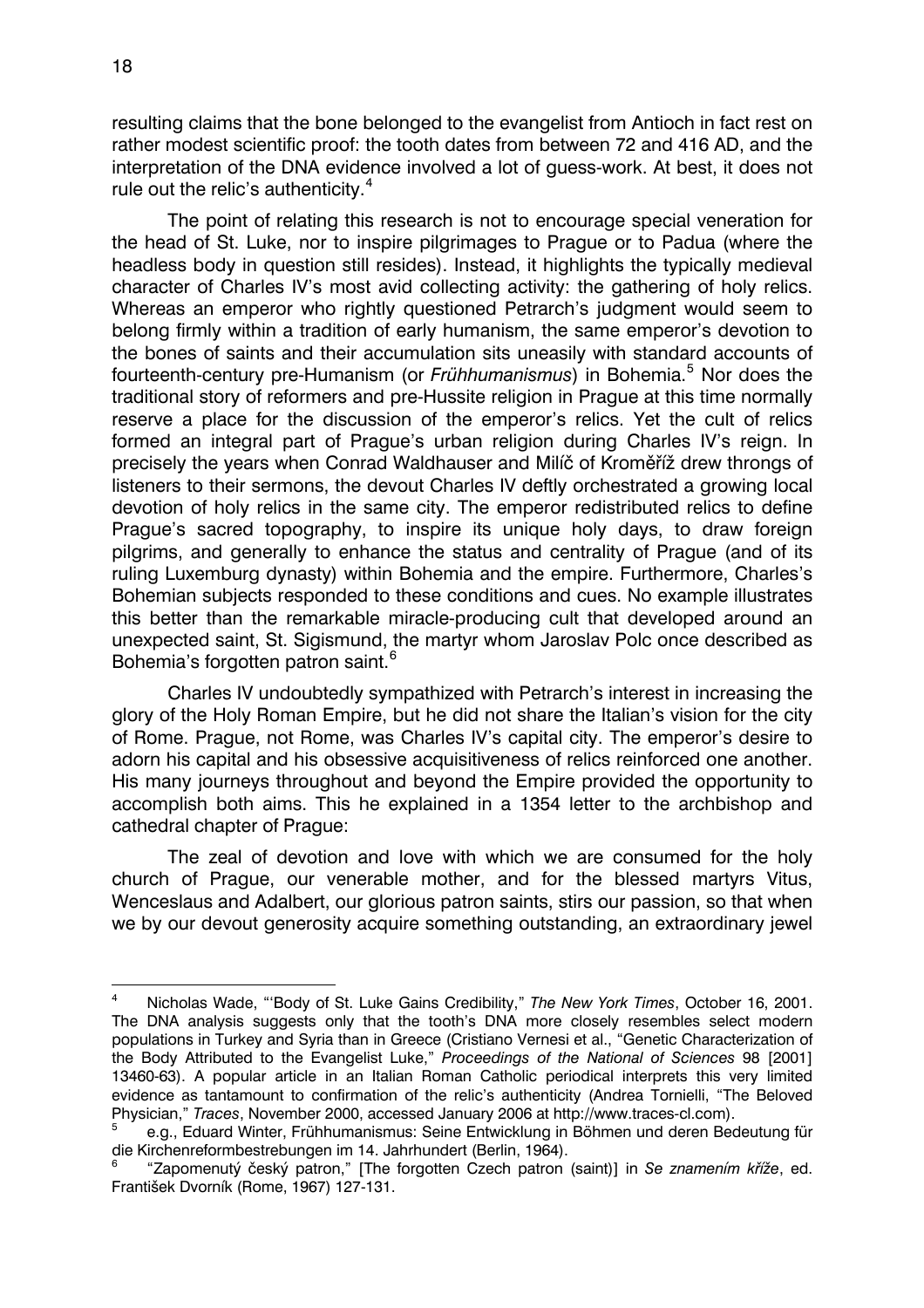from among the treasures of the holy relics somewhere in the holy empire, in our royal benevolence we use it to adorn that church.<sup>[7](#page-2-0)</sup>

Charles IV in fact acquired huge quantities of these holy jewels. Rarely did he leave a church or monastery without bits of its most treasured relics. His hosts, who in a few cases wrote accounts of his visits, were often shocked. This was the case at Trier, where the inhabitants of the city's religious houses were taken aback that their honoured visitor came "to possess their relics" (*causa reliquiarum habendarum*) and not "just to see them" (ad videndum solummodo easdem).<sup>[8](#page-2-1)</sup> His power, his public requests, his gifts and privileges, and even his pious tears left abbots and deans with little choice. Over the years, Charles IV perfected his method of what one might call *extorsio sacra*. At the monastery of St. Gall, for instance, a powerful entourage of nobles and bishops, an emotional display of personal devotion, an insistent public request, and the promise of an imperial privilege achieved the desired effect: the abbot grudgingly ordered the opening of the long-sealed altars of St. Gall and St. Othmar. The emperor left with relics of each.<sup>[9](#page-2-2)</sup> On another occasion he similarly sought from the monastery of St. Martin at Pavia the head and other relics of St. Vitus, the late antique martyr to whom Prague's cathedral was dedicated. The attendant local clergy and people, "reluctant and possessive of their relics," eventually acceded to the bishops and high-ranking clerics who conveyed the emperor's request. Nevertheless, this removal of the "most precious treasure of the city and church of Pavia" was accompanied by an outpouring of citizens' tears (*lacrimarum profluvio*).[10](#page-2-3)

Operating in the same manner throughout his travels, Charles IV quickly amassed great reliquary wealth. Sometimes circumstances aided his efforts. He arrived in Trier, for instance, shortly after the death of his uncle Baldwin, the archbishop, who was probably the only one in the city powerful enough to resist his nephew's avarice for saints' bones. In a letter describing his resulting great haul of holy relics, the emperor directly compared the sacred objects with mundane currency. He took relics from Trier, he explains, in lieu of customary payments from the chapter and new archbishop that, he says, were his entitlement:

Although we could have legally, reasonably, and blamelessly received great and innumerable quantities of money from the archbishop-elect and the chapter of Trier, our regal dignity spurned this and instead required payment of heavenly and spiritual treasures, which moths do not destroy and rust does not corrupt, and

<span id="page-2-0"></span> $\frac{1}{7}$  "Zelus devotionis et amoris, quo circa sanctam Pragensem ecclesiam, venerandam matrem nostram, et beatissimos martyres Vitum, Wencezlaum et Adalbertum, gloriosos patronos nostros incessanter afficimur, animum nostrum sollicitat, ut dum de sacrarum reliquiarum thezauris per loca sacri imperii egregium aliquid et insigne clenodium devotorum nostrorum largitione consequamur, per illud eandem ecclesiam benignitate regia decoremus" (Antonín Podlaha and Eduard Šittler, *Chrámový poklad u sv. Víta v Praze: jeho dějiny a popis* [The cathedral treasure at St. Vitus's in Prague: its history and description] [Prague, 1903] 36 n. 3).

<sup>8</sup> Podlaha and Šittler, *Chrámový poklad* 31 n. 2.

<span id="page-2-2"></span><span id="page-2-1"></span><sup>9</sup> The abbot's surviving letter offers an account of the emperor's visit (Prague, Státní ústřední archiv, Archiv zrušených klášterů, č. 1234).

<span id="page-2-3"></span><sup>10</sup> Podlaha and Šittler, *Chrámový poklad* 44-45 n. 3; *Summa Cancellariae (Cancellaria Caroli IV.)*, ed. Ferdinand Tadra, Historický Archiv 6 (Prague, 1895) 35-6, n. 58; Gustav Pirchan, "Karlstein," in *Prager Festgabe für Theodor Mayer*, ed. Rudolf Schreiber (Salzburg 1953) 68 n. 26.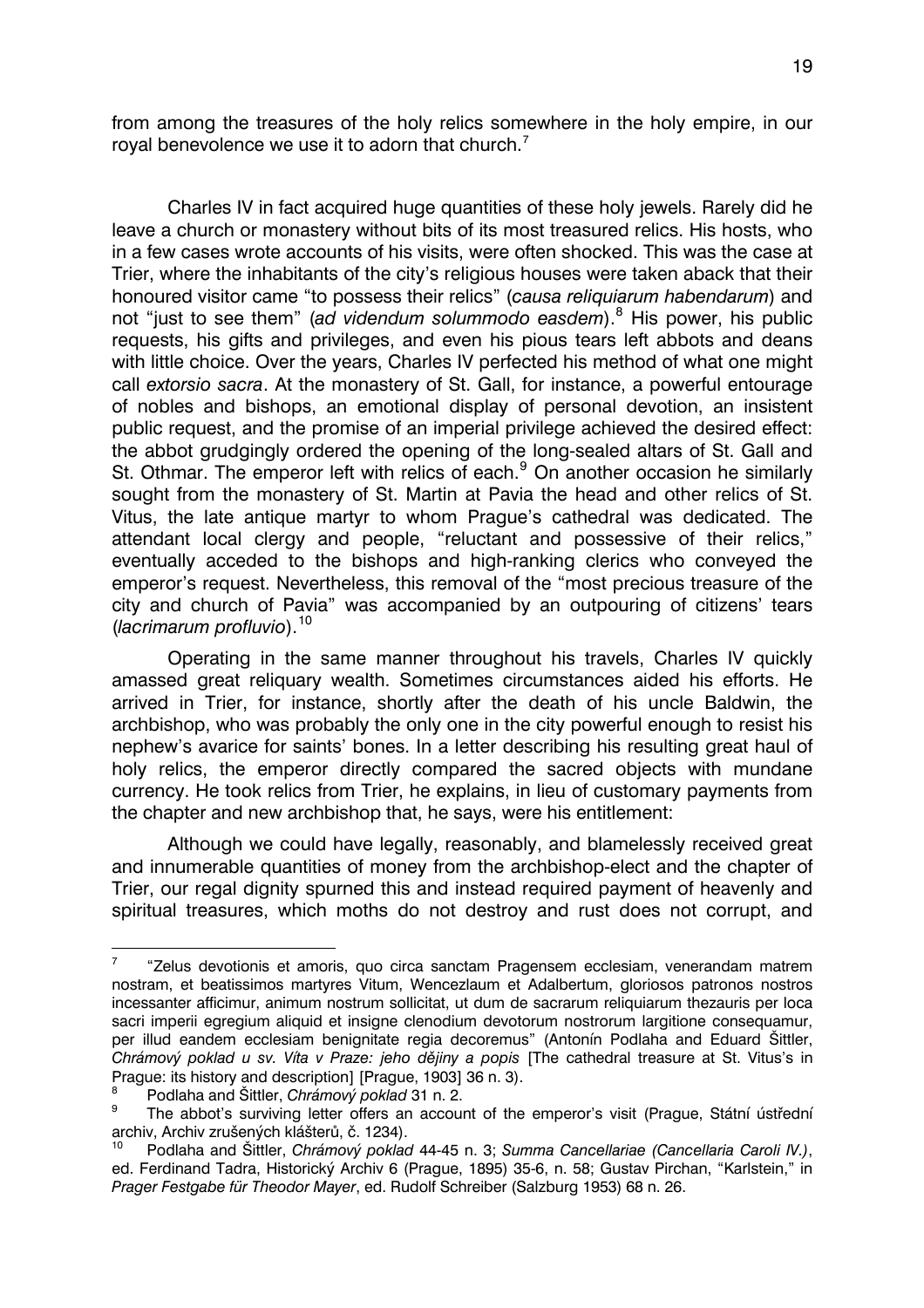which thieves do not break in and steal – namely, the relics enumerated below – from the archbishop-elect and the chapter, despite their unwillingness and heart-felt sadness.<sup>[11](#page-3-0)</sup>

With this allusion to the Gospels, $12$  the high-minded emperor claimed for these rare objects a higher status than that occupied by the metallic fruits of the subterranean mines that supplied much of his own earthly wealth. Apparently he was oblivious to the ironies of his comparison. He knew from personal experience, for instance, the tendency of ancient bones to crumble into dust.<sup>[13](#page-3-2)</sup> The theft of relics, moreover, was a well-documented and time-honoured practice of which Charles IV was certainly aware.[14](#page-3-3) Indeed, some of his hosts may have seen the emperor's own actions in precisely this context.

True to his rhetoric, Charles IV sent the lion's share of these relics to the cathedral of Prague, though he also stored many (or at least pieces of them) together with the imperial relics at Karlstein castle. Upon Charles IV's accession to the Bohemian throne in 1347, Prague, one could say, was notably relic-poor. Three centuries later, proud Prague historians claimed that the emperor's donations had made the Bohemian capital city to rival or exceed all cities in Christendom, save Rome, in the rarity and quantity of its relics.<sup>[15](#page-3-4)</sup> Charles IV himself, in a letter announcing his acquisition of additional relics of St. Vitus, crowed that Prague was twice-blessed: honoured, first of all, to be chosen as the seat of the *imperium orbis terrae*, and glorified secondly by the innumerable relics gathered from far and wide.<sup>[16](#page-3-5)</sup> Once he acquired the relics, the emperor expertly arranged to enhance their value and maximize their local impact. Repeatedly he sought and obtained papal indulgences for them. At his instigation, the pope instituted two new feast days: the Conveying of the Relics (*Allacio reliquiarum*, celebrated only in the diocese of Prague) and the Feast of Holy Lance and Nail. He also secured a special occasional indulgence for the veil of the Virgin that evolved into a kind of jubilee year (*annus gracie sive indulgenciarum*) in Prague every seventh year.<sup>[17](#page-3-6)</sup>

<span id="page-3-0"></span> $11$ 11 "Et quamquam magnas et innumerabiles pecuniarum quantitates ab electo et capitulo ecclesiae Treverensis iuste et rationabiliter ac sine ulla reprehensione habere potuissemus, regalis tamen dignitas respuens, censuit thesauros huiusmodi coelestes et spirituales, quos non tinea demolitur, erugo non consumit, nec fures effodiunt vel furantur, videlicet reliquias infrascriptas ab eisdem electo et capitulo, licet invitis et cum dolore cordis eorum, obtinere" (Podlaha and Šittler, *Chrámový poklad*  31 n.2).

<span id="page-3-1"></span> $^{12}$  Mark 6.19-20; Luke 12.33.

<span id="page-3-2"></span><sup>13</sup> He describes, e.g., the relics of St. Vitus, "quas ex nimia vetustate pro maiori parte redactas repererunt in pulverem" (Podlaha and Šittler, *Chrámový poklad* 44 n. 3).

<span id="page-3-3"></span><sup>14</sup> Patrick Geary, *Furta Sacra*, 2nd ed. (Princeton, 1990); Charles IV alludes to the danger of relics being sent back to Prague being vulnerable to thieves (Podlaha and Šittler, *Chrámový poklad* 31 n. 2); he also instructs the church of St. Gall in Prague to have a chest built to house the precious relic he is sending them, with two locks whose different keys are held by two different people (Prague, Státní ústřední archiv, Archiv zrušených klášterů, č. 1235).

<span id="page-3-4"></span><sup>15</sup> Bohuslav Balbin,Vita venerabilis Arnesti primi Archiepiscopi Pragensis (Prague, 1664), quoted in Antonín Podlaha, Catalogi ss. reliquiarum quae in sacra metropolitana ecclesia Pragensi asservantur, Editiones archivii et bibliothecae s. f. metropolitani capituli pragensis 24 (Prague, 1931) 131.

<span id="page-3-5"></span><sup>16</sup> Podlaha and Šittler, *Chrámový poklad* 44 n. 3.

<span id="page-3-6"></span><sup>17</sup> All three are described briefly by Beneš Krabice of Weitmil, *Cronica ecclesie Pragensis,* ed. Josef Emler, FRB 4:519, 522, 538; cf. Jaroslav Polc and Zdeňka Hledíková, eds., *Pražské synody a*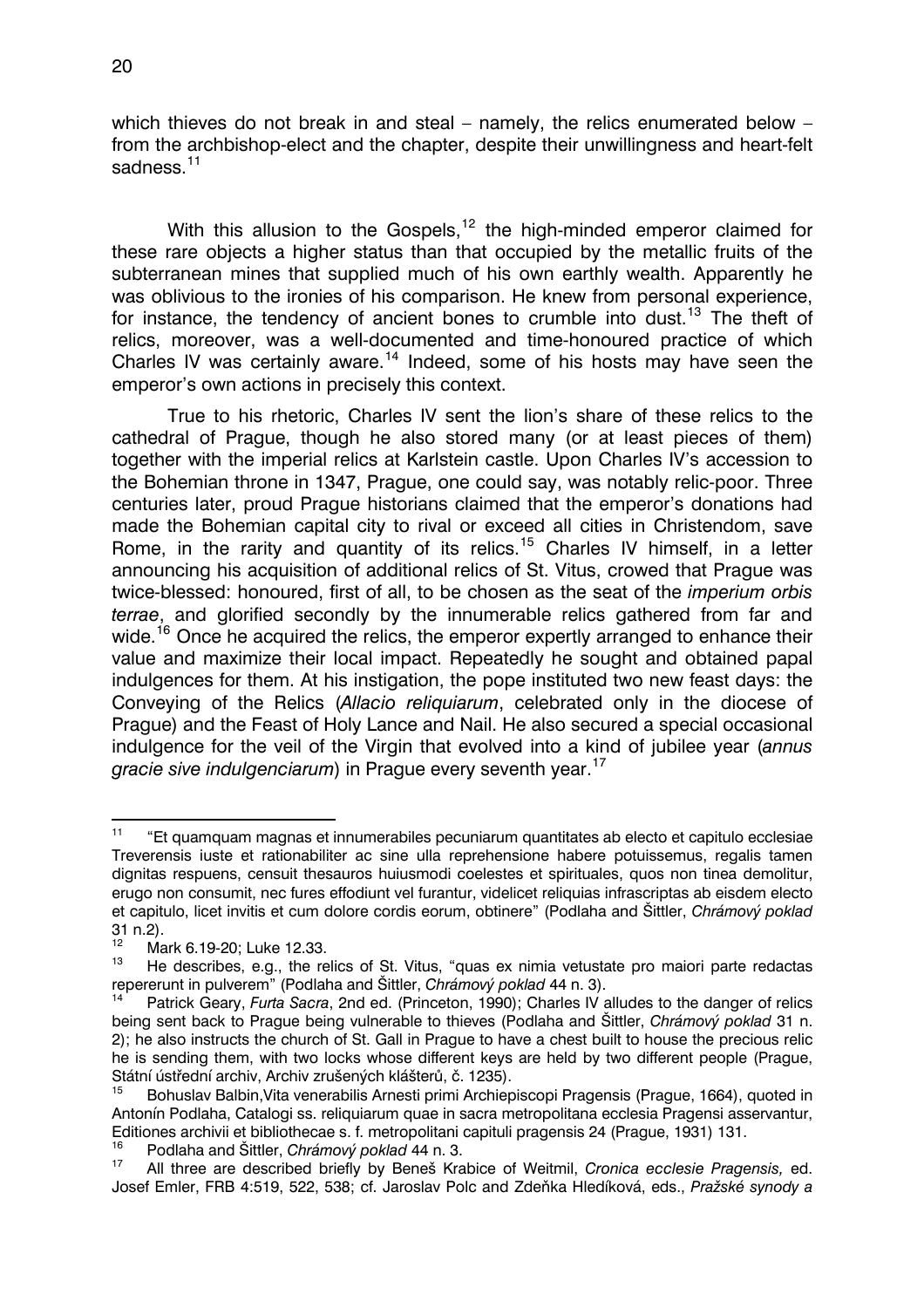The emperor employed his new treasury of relics, together with the wealth of the Bohemian silver mines, to realize his elaborate plans for Prague. Under Charles IV's careful direction Prague rapidly became a worthy capital city, one that proclaimed the glories of its ruling dynasty. Stones and bones: the emperor carefully orchestrated the arrangement of both. New altars, chapels, and even religious houses arose to house the relics. The donations brought by pilgrims in turn helped pay for further construction – of the new cathedral, for instance. Processions ushered relics along precisely defined routes through Prague's streets and squares, some of them only recently laid out. The Feast of the Holy Lance and Nail, for instance, quickly became the occasion for an elaborate annual procession and public display of many of Prague's most treasured relics (the so-called *Ostensio reliquiarum*). Each Spring, these most holy objects passed down the hill from the cathedral into Lesser Town, across the stone bridge into the Old Town, then through the city gates to the Cattle Market in the New Town Charles IV had founded in 1348. A special liturgy dictated the order in which they were then revealed, one-by-one, to the crowds from a wooden platform (*turris reliquiarum*).[18](#page-4-0) Charles IV systematically enlisted these relics, and the cults created for them, to bolster the position of Bohemia within the empire, of Prague within Bohemia, and of the cathedral of St. Vitus within Prague.

Of all the relics Charles IV sent to Prague, arguably the most important were those of St. Sigismund, the sixth-century Burgundian king. Yet they remain among the least studied. Sigismund's bones reveal Charles IV at his best, marshalling all his resources to create a potent and symbolic new cult around a relatively obscure saint. Together with the Prague archbishop, the emperor established the conditions for a rollicking cult of Sigismund in Bohemia, exported the same cult to other parts of central Europe, and reinvigorated devotion to him in his native Burgundy. Charles IV introduced hundreds of relics to Prague, but only those of Sigismund touched off a spate of local miracles. Likewise, Sigismund alone ascended into the ranks of Bohemia's patron saints. Crucial for historians is also the unique survival of a fragmentary record of Sigismund's Prague miracles. This text makes it possible to explore not only the purposes of the monarch who sparked the cult, but also the individual responses of the people who fanned the flames, who authorized and established a miraculous cult anchored in Prague's cathedral.

Charles IV's first recorded encounter with Sigismund's relics came in 1354, when he stopped at the Benedictine monastery of Einsiedeln on the return leg of a iourney notorious for the relics it yielded.<sup>[19](#page-4-1)</sup> According to the monastery's treasury-

 $\overline{a}$ 

*koncily předhusitské doby* [Prague synods and councils of the pre-Hussite era] (Prague, 2002) 176. I discuss the origin and development of these feasts within the context of the emperor's relic-collecting in chapter five of my doctoral dissertation, "Bones, Stones, and Brothels: Religion and Topography in Prague under Emperor Charles IV (1346-78)," University of Notre Dame, Notre Dame, Indiana,  $2003.$ 

<span id="page-4-0"></span>The sources for the complicated development of this feast include the following: Tomek, *Dějepis* 2:225; Beneš Krabice of Weitmil, *Cronica*, FRB 4:519; Polc and Hledíková, *Pražské synody*, 176; *Monumenta Vaticana res gestas Bohemicas illustrantia*, ed. Ladislas Klicman et al., 7 vv. (Prague, 1903-1998) 2:84 n. 197; 1.672-673 n. 1263, n. 1264; Francis of Prague, *Chronicon Francisci Pragensi,* ed. Jana Zachová, FRB, series nova 1 (Prague, 1997) 211; Podlaha and Šittler, *Chrámový poklad* 56-58.

<span id="page-4-1"></span><sup>19</sup> The visit took place between 20 and 25 April, 1354 (P. Gabriel Meier, *Heinrich von Ligerz, Bibliothekar von Einsiedeln im 14. Jahrhundert* [Leipzig, 1896; rpt. 1968] 24-25). The Bollandists,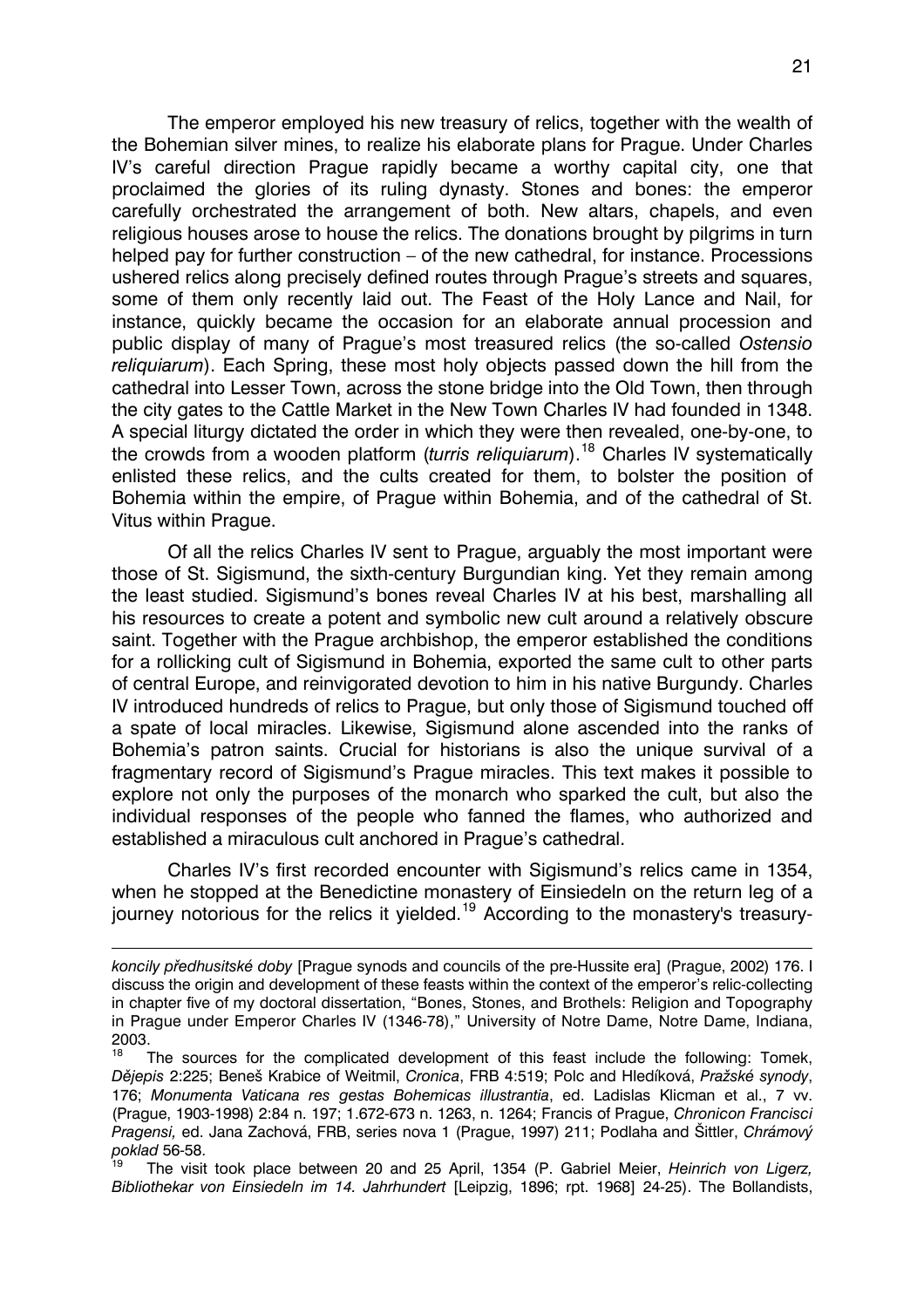$\overline{a}$ 

keeper and librarian, the emperor took away "a great portion of our relics."<sup>[20](#page-5-0)</sup> These included part of the skull of Sigismund and a piece of the arm of St. Maurice, both of which likely came to Einsiedeln directly or indirectly from Agaune where these two saints were buried.<sup>[21](#page-5-1)</sup> Like so many other relics, those from Einsiedeln ended up in Prague. A gilded head reliquary for Sigismund appeared a year later in the cathedral inventory (1355), $^{22}$  $^{22}$  $^{22}$  but there seems to have been no special celebration or veneration offered for either of these saints; they merely contributed to the mass of relics funnelled to Prague in these years. I have found no evidence of pre-existing devotion to Sigismund in Bohemia, and very little even after the arrival of his relic in 1354. No churches or chapels are known to have been dedicated to him.<sup>[23](#page-5-3)</sup> I can identify only two Sigismund altars in Bohemia, one founded in 1364 and the other sometime before 1362. In each of these, moreover, the lowly Sigismund shared the altar's dedication with two other saints.<sup>[24](#page-5-4)</sup>

<span id="page-5-1"></span>21 Folz, "Zur Frage der heiligen Könige" 338; Edourd Aubert, *Trésor de l'abbaye de Saint-Maurice d'Agaune* (Paris, 1872) 65; Leon Dupont Lachenal, "Einsiedeln et Agaune," *Les echos de Saint-Maurice* 32 (1933) 44 (both cited in Gilbert Coutaz, Elsanne Gilomen-Schenkel, Germain Hausmann and Philipp Kalbermatter, "Saint-Maurice d'Agaune," in *Les chanoines réguliers de Saint-Augustin en Valais*, ed. Brigitte Degler-Spengler and Elsanne Gilomen-Schenkel, Helvetia sacra 4.1 [Basel, 1997] 354 n. 202). Einsiedeln reportedly received Sigismund's relic from the Bishop of Chur in 1030; how it came into his possession is not recorded (Joachim Salzgeber, "Einsiedeln," in *Frühe Klöster: Die Benediktiner und Benediktinerinnen in der Schweiz*, ed. Elsanne Gilomen-Schenkel, Helvetia Sacra 3.1.1 Bern, 1986] 517; P. Rudolf Henggeler, "Die mittelalterlichen Kalendarien von Einsiedeln," *Zeitschrift für schweizerische Kirchengeschichte* 48 [1954] 47).

<span id="page-5-2"></span>Reference to the head of Sigismund appears for the first time in the 1355 inventory of St. Vitus, both in a gilded reliquary as "Caput sancti Zyzmundi martyris, regis Burgundiae, argenteum deauratum" and undecorated as "caput sancti Zygmundi regis Burgundiae et martyris." These seem to refer to a single relic; the second entry, included among the relics "nondum ornat[ae] auro et argento," does not appear in the subsequent inventories (Podlaha and Šittler, *Chrámový poklad* XII n. 23, XIV n. 80, n. 7). Already the 1354 inventory include a "manus sancti Mauritii cum paucis gemmis," but it is not among the new arrivals to the church and may refer to a relic previously in the church's possession (ibid. IV n. 38; XIII n. 32).

<span id="page-5-3"></span>23 See, e.g., Zdeněk Boháč, "Časové vrstvy patrocinií českých měst a jejich význam pro dějiny osídlení," [The time levels of patronage of Czech towns and its meaning for the history of settlement] *Historická geografie* 4 (1970) 7-41; Boháč, "Patrocinia románských kostelů v Čechách," [The patronages of romanesque churches in Bohemia] *Historická geografie* 8 (1972) 31-51; Boháč, "Patrocinia kostelů při nejstarších klášterech a kapitulách v českých zemích," [The patronages of the oldest monasteries and capitular churches in the Czech lands] *Historická geografie* 5 (1970) 51-77.

<span id="page-5-4"></span>24 On the translation, see Machilek, "Privatfrömmigkeit und Staatsfrömmigkeit," in *Kaiser Karl IV.: Staatsman und Mäzen*, ed. Ferdinand Seibt (Munich, 1978) 94; in the period from 1358, when dedications of altars, chapels, masses and other ecclesiastical foundations within Prague's archdiocese were recorded systematically in the *Libri erectionum*, until the arrival of the new Sigismund relics in 1365, only a single new altar was dedicated to Sigismund, in 1364. Moreover, the patronage of this altar in a parish church in České Budějovice (Budweis) was shared with saints Oswald and Brictius (*Libri erectionum archidioecesis Pragensis*, lib. 1, ed. Clemens Borový [Prague, 1875] 47 no. 91). Another altar was founded sometime before 1362; in that year, a new priest was appointed to the "altare S. Martini, Marchi et Zygmundi" in Čáslav upon the death of the previous chantry priest (*Libri confirmationum ad beneficia ecclesiastica Pragensem per archidiocesim*, vol. 1.2, ed. Joseph Emler [Prague, 1874] 190).

<span id="page-5-0"></span>following the Einsiedeln chronicler Christopher Hartmann, erroneously date the visit to 1353 (*Acta sanctorum quotquot toto orbe coluntur*, ed. Jean Bolland et al., 3d ed. [Paris, 1863- ] May v. 1, 93E). <sup>20</sup> Henry of Ligerz reported that Charles IV "magnam partem reliquiarum nostrarum secum detulit" (Georg von Wyss, "König Karl's IV. Besuch in Einsiedeln," *Anzeiger für schweizerische Geschichte* 7 (1876) 222-24; cf. Robert Folz, "Zur Frage der heiligen Könige," *Deutsches Archiv* 14 [1958] 338).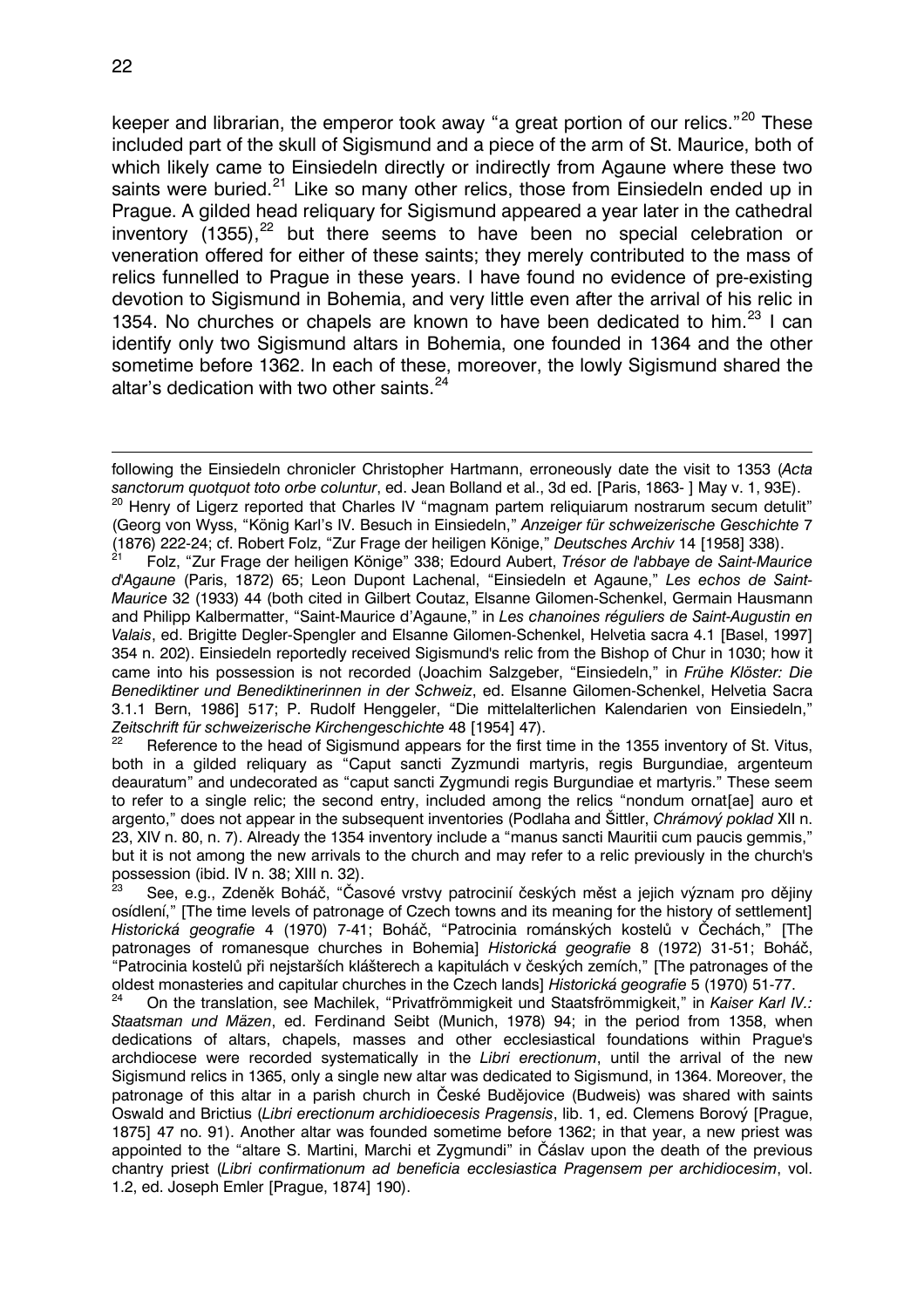In short, nothing distinguished Sigismund's relic from the countless others arriving in Prague during these years; nothing, that is, until Charles IV had himself crowned at Arles in 1365 as the king of Burgundy, making him a successor of the sixth-century King Sigismund of Burgundy. This was Charles' sixth and final coronation, a symbolic element of his attempt to consolidate imperial power in the region. With this coronation, the emperor briefly resurrected a long-dead tradition. Barbarossa had been the last to take the Burgundian crown nearly two hundred years before  $(1178)^{25}$  $(1178)^{25}$  $(1178)^{25}$  Once crowned, Charles IV also acted to reinvigorate the weakened cult of his royal predecessor. Passing through Savoy in the company of his vassal, Count Amadeus VI (1343-83), Charles IV suggested a detour, one that brought him and his noble entourage to the monastery of St. Maurice at Agaune along the Rhone south of Lake Geneva.<sup>[26](#page-6-1)</sup> His goal was the centre of the cult of St. Maurice and his fellow Theban soldiers: namely, the monastic house that King Sigismund had dedicated to these martyrs in 515.

The Augustinian canons of St. Maurice had long experience with pilgrims, even royal ones; Maurice's cult had widespread adherents and strong imperial associations. The canons were not accustomed, however, to handing out bits of their patron saint. More than a century before an abbot had pointedly called an end to the prodigal dispersal of his remains.<sup>[28](#page-6-3)</sup> This important medieval cult greatly overshadowed that of Sigismund both locally and throughout Europe.<sup>[29](#page-6-4)</sup> Though a king, Sigismund had never risen to the status of national patron enjoyed, for instance, by St. Denis in France or St. Wenceslaus in Bohemia, a fact related in part to the status of the kingdom Burgundy itself.<sup>[30](#page-6-5)</sup> Nevertheless, a modest and largely local cult persisted. Sigismund's *vita* recorded sixth-century miracles after the return of his body to his beloved Agaune; fever was his specialty.<sup>[31](#page-6-6)</sup> Gregory of Tours

<span id="page-6-0"></span><sup>25</sup> 25 Peter Hilsch, "Die Krönungen Karls IV," in *Kaiser Karl IV.: Staatsmann und Mäzen*, ed. Seibt, 111; on the wider significance of the coronation within Charles IV's political aims, see Heinz Stoob, *Kaiser Karl IV. und seine Zeit* (Graz, 1990) 207-213; Ferdinand Seibt, *Karl IV. Ein Kaiser in Europa, 1346– 1378* (1978, rpt. Munich, 1994) 350-360; Laetitia Boehm, *Geschichte Burgunds* (Stuttgart, 1979) 162-  $165.$ 

<span id="page-6-1"></span>Savoy had originally been part of the kingdom of Burgundy, by this time known as the kingdom of Arles and Vienne, but since 1361 the count had been an immediate vassal of the emperor.

<span id="page-6-2"></span>According to Beneš Krabice of Weitmil, Charles "venit in Aganum causa devocionis visitandi limina sanctorum martirum Thebeorum" (*Cronica ecclesie Pragensis*, FRB 4:533). On the monastery of Saint-Maurice, see Elsanne Gilomen-Schenkel, "Saint-Maurice," in *Frühe Klöste*, ed. Gilomen-Schenkel, 304-20; Gilbert Coutaz et al., "Saint-Maurice d'Agaune," 281-494; Barbara H. Rosenwein, "One Site, Many Meanings: Saint-Maurice d'Agaune as a Place of Power in the Early Middle Ages," in *Topographies of Power in the Early Middle Ages*, ed. Mayke de Jong and Frans Theuws, with Carine van Rhijn (Leiden, 2001) 271-90.

<span id="page-6-3"></span><sup>&</sup>lt;sup>28</sup> Gilbert Coutaz et al., "Saint-Maurice d'Agaune," 309.<br><sup>29</sup> Lectitie Bechm, Casshighte Burgunde, 69: Pebert E

<span id="page-6-4"></span><sup>29</sup> Laetitia Boehm, *Geschichte Burgunds*, 68; Robert Folz, "Zur Frage der heiligen Könige," 321, 336. A piece from Maurice's arm and several other relics were gifts of Jindřich Vladislav, Margrave of Moravia, in 1212 (Podlaha and Šittler, *Chrámový poklad* 7, IV).

<span id="page-6-5"></span><sup>30</sup> Folz, "Zur Frage der heiligen Könige," 320-21; on royal saints, now see Gábor Klaniczay, *Holy Rulers and Blessed Princesses: Dynastic Cults in Medieval Central Europe*, trans. Éva Pálmai  $\frac{1}{2}$ (Cambridge, 2000).

<span id="page-6-6"></span><sup>31</sup> *Passio sancti Sigismundi regis*, MGH Scriptores rerum Merovingicarum 2, ed. Bruno Krusch (Hannover, 1888) 339-40, which mentions quartan fever in particular; Gregory of Tours, *Gloria Martyrum*, *MGH Scriptores rerum Merovingicarum* 1:537 c. 74. More miracles centred upon the well into which the murdered bodies of the royal family had been thrown. *Acta sanctorum*, May, v. 1, 87. The specialisation in fevers seems to have been inspired by Sigismund's own healing from fever by the cloak of St. Apollinaris (d. 520) (Folz, *Les saints rois*, 129; for the miracle, see the life of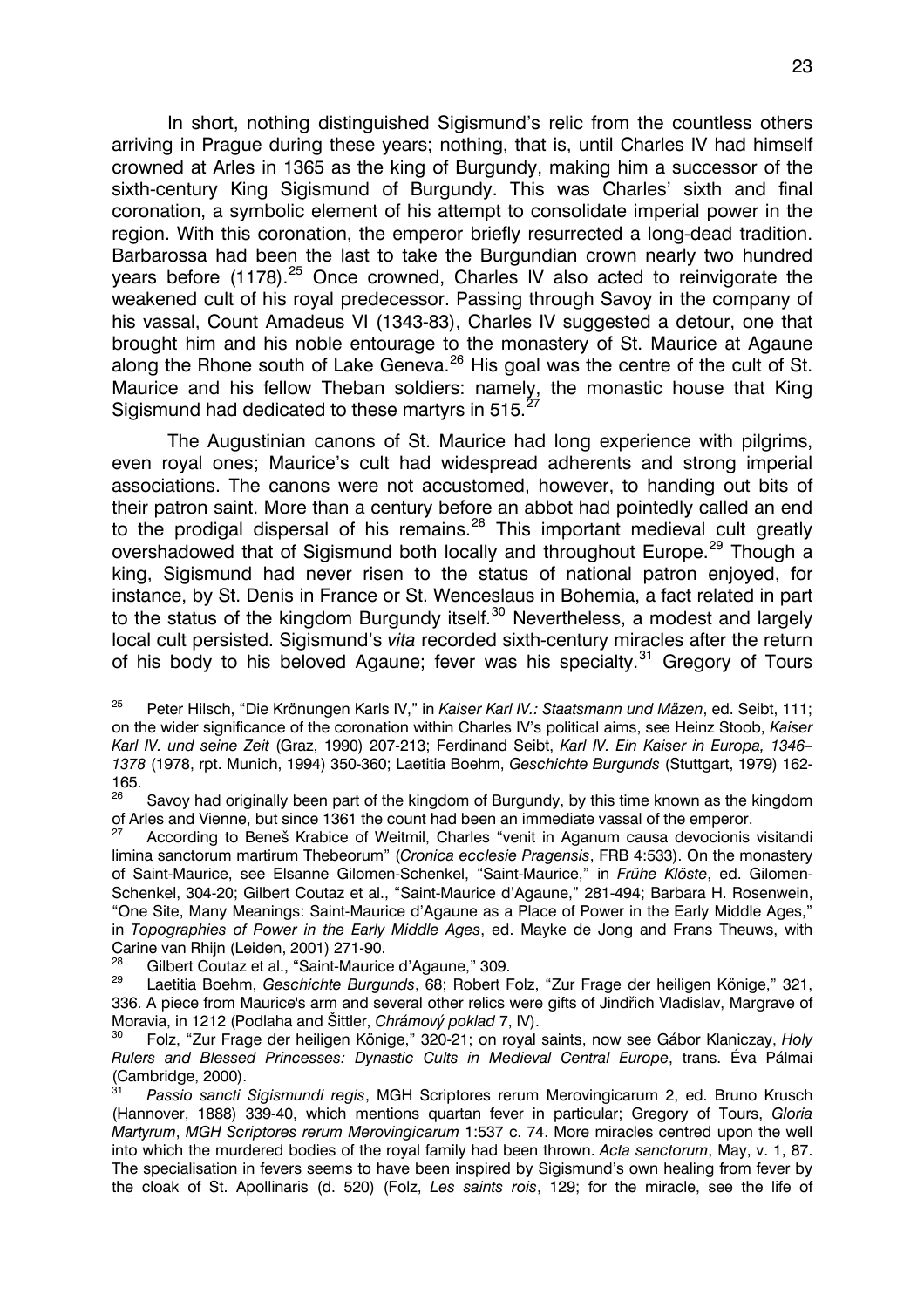lauded the Burgundian king as an aid for fever, and the proper for the feast of St. Sigismund in the seventh- or eighth-century Bobbio Sacramentary confirm that reputation.[32](#page-7-0) Starting in the eleventh-century, Sigismund's cult spread through the distribution of his relics from Agaune; one landed as far away as Bamburg cathedral, but again the effect was mostly local and regional.<sup>[33](#page-7-1)</sup> By the fourteenthcentury, however, such gifts appear to have stopped; the sixth-century saint's cult remained limited to the places of his death and burial together with the handful of churches and monasteries in possession of his relics.

Notwithstanding the relative weakness of Sigismund's cult, it was almost certainly the Burgundian martyr-king who drew Charles IV. Obtaining further relics of St. Maurice was little more than an afterthought. This is certainly the picture painted by the *Chronique de Savoie*, the chronicle penned in French half a century later  $(1417-1419).$ <sup>[34](#page-7-2)</sup> This vivid, if not entirely trustworthy, account describes the emperor's search for his royal "ancestor," as well as the grudging accommodation of the abbot and canons who showed him the parish church next to the monastery where Sigismund was buried but pled ignorance of the precise location of his tomb. The emperor, guided by an old chronicle he carried with him, discovered the holy relics behind a wall, and eventually left the monastery with pieces of both Sigismund and Maurice.

The surviving account of the monastery's abbot, written on the day of the visit as a testimony to the relics' authenticity and preserved in the archive of the Prague cathedral chapter, provides an alternative description of the same events. The abbot contradicts the fifteenth-century chronicle on some details, but also makes clear just how significant Charles IV's acquisitions were. He took away not only a bone of St. Maurice, but also the axe (*achia*) of his third-century martyrdom. After commanding the tomb of Sigismund to be opened, the emperor confiscated both the saintly skull and half the body—the greater part, in other words, of the relics. In honour of the saint, and perhaps as a consolation for the monastery, he also promised to exalt (or

 $\overline{a}$ 

Apollinaire, bishop of Valence, in *Acta sanctorum*, October, v. 3, 59). Frederick S. Paxton, however, has now offered a persuasive argument that Sigismund's connection with fever may have resulted from other factors unrelated to Apollinaris, including the existence at Agaune of a spring and a Roman pagan sanctuary that may have enjoyed a reputation for healing long before the monastery was founded. The life of St. Apollinaris, attested only from Carolingian times, may in fact have been written after the connection between Sigismund and fevers was established ("Power and the power to Heal,"  $97-106$ ).<br> $32\qquad \qquad$  Boyton "Boy

<span id="page-7-0"></span>Paxton, "Power and the Power to Heal," 96-97; "Folz, "Zur Frage der heiligen Könige," 331-2; "Missa Sancti Sigismundi Regis," in *The Bobbio Missal: A Gallican Mass-book (MS. Paris. Lat. 13246)*  ed. E.A. Lowe [The Henry Bradshaw Society 58] (London, 1920) 101-2 nos. 336-8.

<span id="page-7-1"></span><sup>33</sup> Folz, *Les saints rois*, 176; Folz, "Zur Frage der heiligen Könige," 337.

<span id="page-7-2"></span>The only edition of the chronicle, part of a 1989 Ph.D. dissertation by Daniel Chaubet, was inaccessible to me. I have used Chaubet's translation of his edition into modern French (Jean d'Orville, dit Cabaret, *La chronique de Savoie de Jean d'Orville*, trans. Daniel Chaubet (Le Marches, 1995)) as well as the edition of the later chronicle published as *Chroniques de Savoye*, ed. D. Muratore, Monumenta Patriae Historiae 3, Scriptores 1 (Turin, 1840) 5-382. Previously believed to be the work of d'Orville, this second text is rather a 1464-66 adaptation of d'Orville's chronicle by Jean Servion (Chaubet, *L'Historiographie Savoyarde*, vol. 1, 93-98). The two accounts are nearly identical; the latter is more verbose in a few places, adding for instance that the chapel in which Sigismund was found was underground. On the unpublished edition of d'Orville's chronicle, see Chaubet, trans., *La chronique de Savoie*, 11; Chaubet, *L'Historiographie Savoyarde*, vol. 1, 80.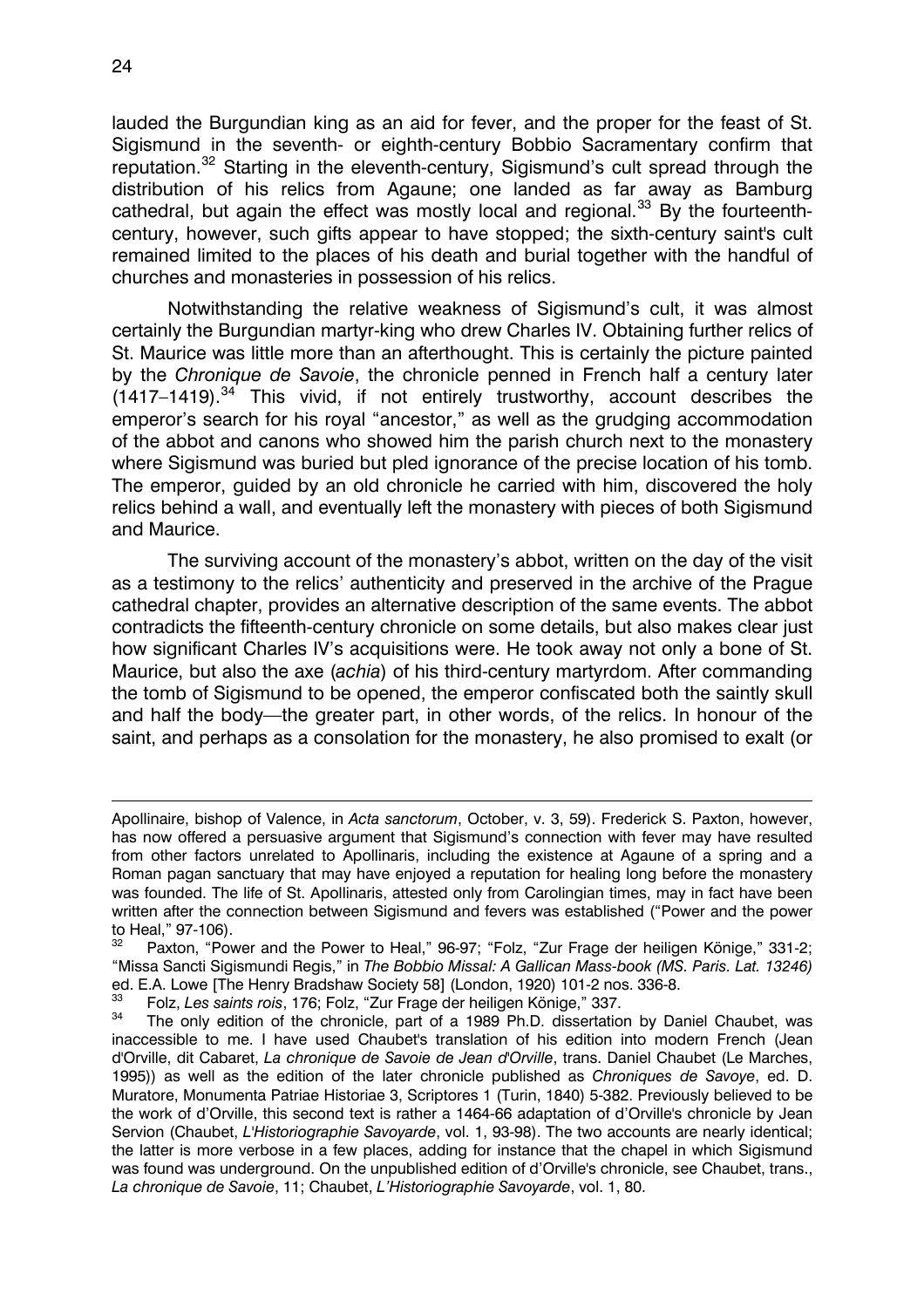lift-up) the remaining bones.<sup>[35](#page-8-0)</sup> The emperor kept his word by donating a reliquary for the bones which later sat prominently on the church's main altar. It still survives.<sup>[36](#page-8-1)</sup> Even if the bones of St. Sigismund had not in fact been lost or forgotten by their custodians, there is no question that the emperor's intervention boosted the prestige of a local cult that had long languished in the shadow of the Theban martyrs.

That hardly exhausted, however, the emperor's ambitions for the cult of the holy martyr. Charles IV proceeded to orchestrate the establishment of Sigismund's cult in Bohemia. The relic's ceremonial arrival in Prague included a procession that led to the cathedral, dated variously to August or September of 1365. The different, very brief accounts may in fact describe two different events: a late August arrival in Prague and a late September ceremony situating the relic in its new chapel within the new Gothic cathedral that was rising around it. $37$  This particular chapel had probably been complete for three years, but was only dedicated (or rededicated) upon the arrival of Sigismund's relic. $38$  Sigismund's chapel occupies a large and prominent space almost directly across the choir from the most hallowed part of the entire cathedral: the chapel of St. Wenceslaus, the tenth-century duke of Bohemia. The two previous churches on the site, of course, also had Wenceslaus chapels occupying the same space. This latest Wenceslaus chapel was still under construction when Sigismund arrived; it was consecrated exactly one year later.<sup>[39](#page-8-4)</sup>

By that time, the cult of St. Sigismund was well-established. Almost immediately, the saint came to be associated with wonders and miracles. The morning after his arrival, on the feast of St. Wenceslaus, a great light shone down upon Prague and especially upon the cathedral perched high above the banks of the Vltava, shining supernaturally upon the people gathered there for Matins. Those present understood that the glow symbolized the saint's merits and foreshadowed

<span id="page-8-0"></span><sup>35</sup> The Latin word is "relevare" (Praha, Archiv metropolitní kapituly, 309). But note that the Prague miracle collection seems to indicate that the relics were kept on the main altar already when Charles IV arrived ("Miracula sancti Sigismondi martyris, per ipsum in sanctam Pragensem ecclesiam manifeste demonstrate," in *Catalogus codicum hagiographicorum latinorum antiquorum saeculo XVI qui asservantur in Bibliotheca Nationali Parisiensi,* ed. the Bollandists, vol. 3 [Brussels, 1893] 62-69).

<span id="page-8-2"></span><span id="page-8-1"></span><sup>36</sup> Folz, "Zur Frage," 338 n. 87; Seibt, ed., *Kaiser Karl IV: Staatsmann und Mäzen*, 258 fig. xx. For different accounts and the evidence for my suggestion that a month passed between the arrival of Sigismund's relic and his ceremonial translation, see Mengel, "A Holy and Faithful Fellowship: Royal Saints in Fourteenth-century Prague," in *Evropa a Čechy na konci středověku. Sborník příspěvků věnovaných Františku Šmahelovi*, ed. Eva Doležalová, Robert Novotný and Pavel Soukup (Prague, 2004) 153 n. 28.<br><sup>38</sup> La 1362 an altar to Saints L

<span id="page-8-3"></span>In 1362 an altar to Saints Urban and Cecelia was established where later the chapel of St. Sigismund was located (*Libri erectionum*, lib. 1, 40-41, no. 76), suggesting that the construction of this chapel was complete by this time (Dobroslav Líbal and Pavel Zahradník, *Katedrála Svatého Víta na pražském hradě* [The cathedral of St. Vitus at Prague castle] (Prague, 1999) 127. Cf. Jaroslav Pešina, ed., *České umění gotické, 1350–1420* [Czech gothic art] (Prague, 1970) 78. V. V. Tomek refers to it as the chapel of Saint Urban, opining that its dedication was likely changed shortly after the 1365 arrival of Sigismund's relics (Tomek, *Dějepis* 2:87). The account in the *Miracula sancti Sigismondi* gives evidence for such a 1365 dedication or rededication to Sigismund, explaining that the relic was deposited "*in capella nova ejusdem ecclesiae, sub nomine et vocabulo dicti sancti martyris tunc intitulata*," (463; f. 1r). Bertalan Kéry offers no evidence for his statement that the chapel to St. Sigismund already existed in 1362 (*Kaiser Sigismund: Ikonografie* [Vienna, 1972] 42).

<span id="page-8-4"></span><sup>39</sup> Beneš Krabice of Weitmil, *Cronica ecclesie Pragensis,* FRB 4:534.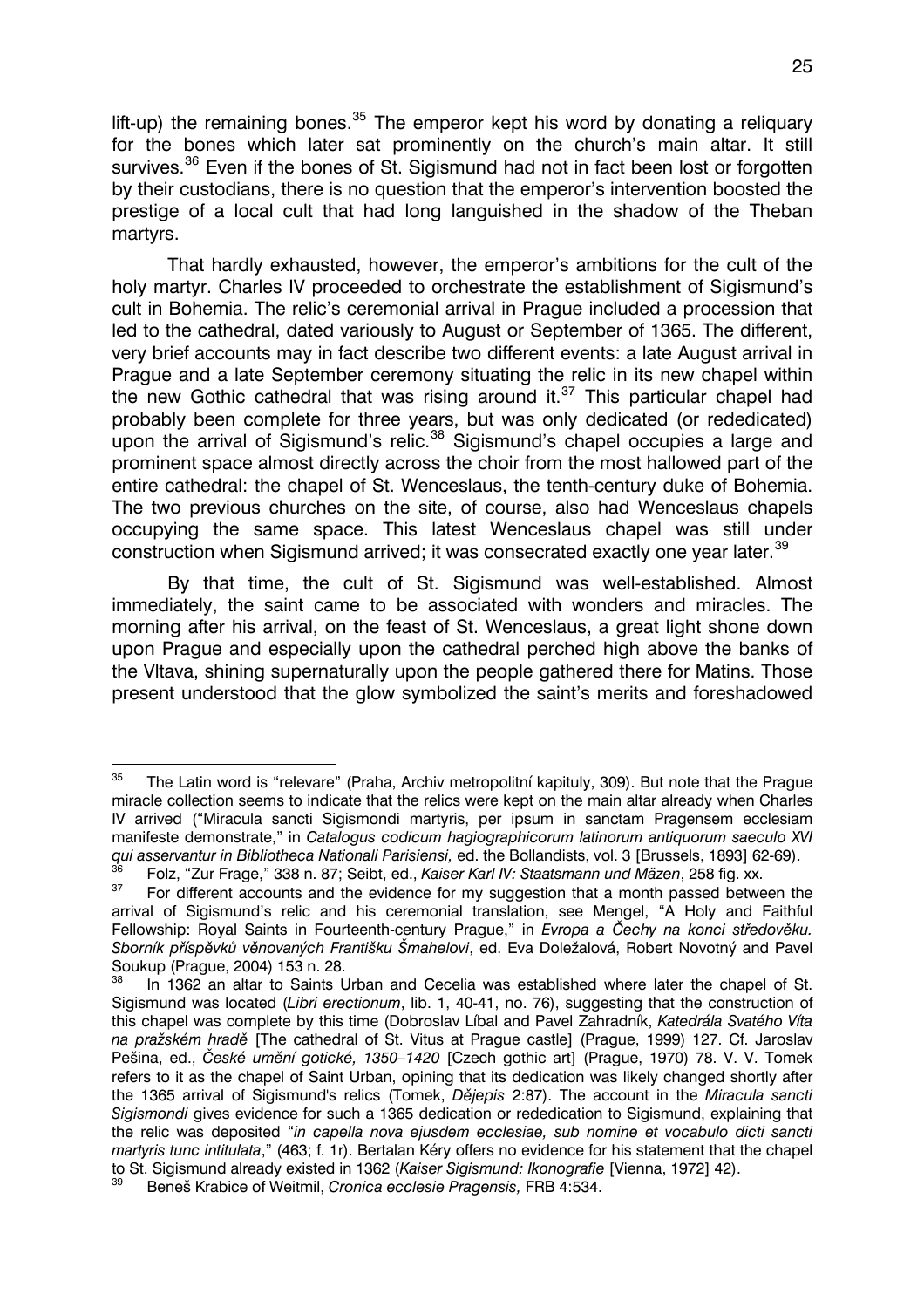what was to come.<sup>[40](#page-9-0)</sup> Three days later, a man with a broken foot and a crippled woman both obtained healing at the saint's tomb (*sepulcrum sancti martyris Sigismondi*). A wave of miracles followed, including three the following week. News spread quickly, not least due to the high-level support for the cult. Archbishop John Očko of Vlašim (1364–1378) took advantage of the upcoming semi-annual diocesan synod to publicize the new arrival and encourage the cult. There he commanded Bohemia's parish priests to proclaim from the pulpit the news of the new saint's recent translation and miracles.<sup>[41](#page-9-1)</sup> The miracles continued, and at the next October's synod, the archbishop added the feast of St. Sigismund (2 May in Bohemia) to the handful of obligatory feasts for the Prague archdiocese.<sup>[42](#page-9-2)</sup> Around or shortly after this time, Sigismund even broke into the ranks of the patron saints of the Bohemian kingdom.<sup>[43](#page-9-3)</sup>

The emperor and the archbishop together introduced, fostered, and spread the cult of Sigismund. One or both of them ordered the ceremonial translation to a prominent new chapel, the diocese-wide announcement of the translation, and the adoption of Sigismund as a new Bohemian patron. Both the emperor and the archbishop later claimed to have been healed through this saint's intervention. The remainder of this paper will address two questions arising from their activities. First of all, why did Charles IV choose Sigismund in particular as the centre of this new cult? Secondly, what kind of responses did their actions evoke?

First: why would the King of Bohemia take such an interest in the royal Burgundian martyr? Why go to such lengths to establish his cult in a land where his name was almost unknown? Historians have rightly associated Charles IV's interest in Sigismund with his known devotion to other royal saints, saints whom he considered to be his predecessors. Foremost among these was Wenceslaus, his Přemyslid forbearer. Charles IV, who himself bore the baptismal name Wenceslaus, expended considerable wealth and effort to encourage Wenceslaus-devotion at home and abroad. In addition to the lavish new Prague chapel, the emperor established altars to the holy duke in Aachen, Nuremberg, and even at St. Peter's basilica in Rome. At the same time, Charles cultivated devotion to his imperial predecessor and other name-saint, Charlemagne. To give a just one example, the golden head reliquary of Charlemagne that still exists in Aachen was almost

<span id="page-9-0"></span><sup>40</sup> 40 "Nuper siquidem in die festi sancti Wenczeslai, xxviii dicti mensis, dum matutina in ipsa Pragensi ecclesia agerentur officia, lux magna de caelo resplenduit et descendit, quae quasi totam terram Boemiae et nonnullas alias provincias ei vicinas, sicuti sufficienti testimonio sumus edocti, et signanter Pragensem ecclesiam, illuminavit more mirabili atque magno, ut hii qui ibi tunc aderant aperte cognoscerent eam lucem descendisse per merita hujus sancti, et ut cognoscerentur mystica futurorum praenuntia ac praesaga nec non relevatrix meritorum sancti Sigismondi praefati" ("Miracula sancti Sigismondi," 463).

<span id="page-9-1"></span><sup>41</sup> Polc and Hledíková, eds., *Pražské synody a koncily* 192.

<span id="page-9-2"></span><sup>42</sup> Polc and Hledíková, eds., *Pražské synody a koncily* 194. Some manuscript copies of Arnošt of Pardubice's 1349 archdiocesanal statutes add St. Sigismund's feast to the original list of obligatory feasts outlined in these statutes (ibid. 144).

<span id="page-9-3"></span><sup>43</sup> According to the late fourteenth-century Prague martyrology, Sigismund "propter preclara et grandia miracula annotatus est cum aliis patronis ecclesie Pragensis et Regni Boemie. . . Huius festi fit specialis in dyocesi Pragensi tam in officio quam in celebracione memoria die sequenti post Philippi et Jacobi quia cum per miraculorum magnitudinem sit factus patronus Boemie decens fuit ut specialem pro sua festiuitate habeat diem" (MS Prague, Knihovna metropolitní knihovny C 5 f. 64v; cf. N 30 f. 7v). Lists of Bohemian patron saints varied, but included at most the following: Vitus, Wenceslaus, Sigismund, Adalbert, Procopius, and Ludmila.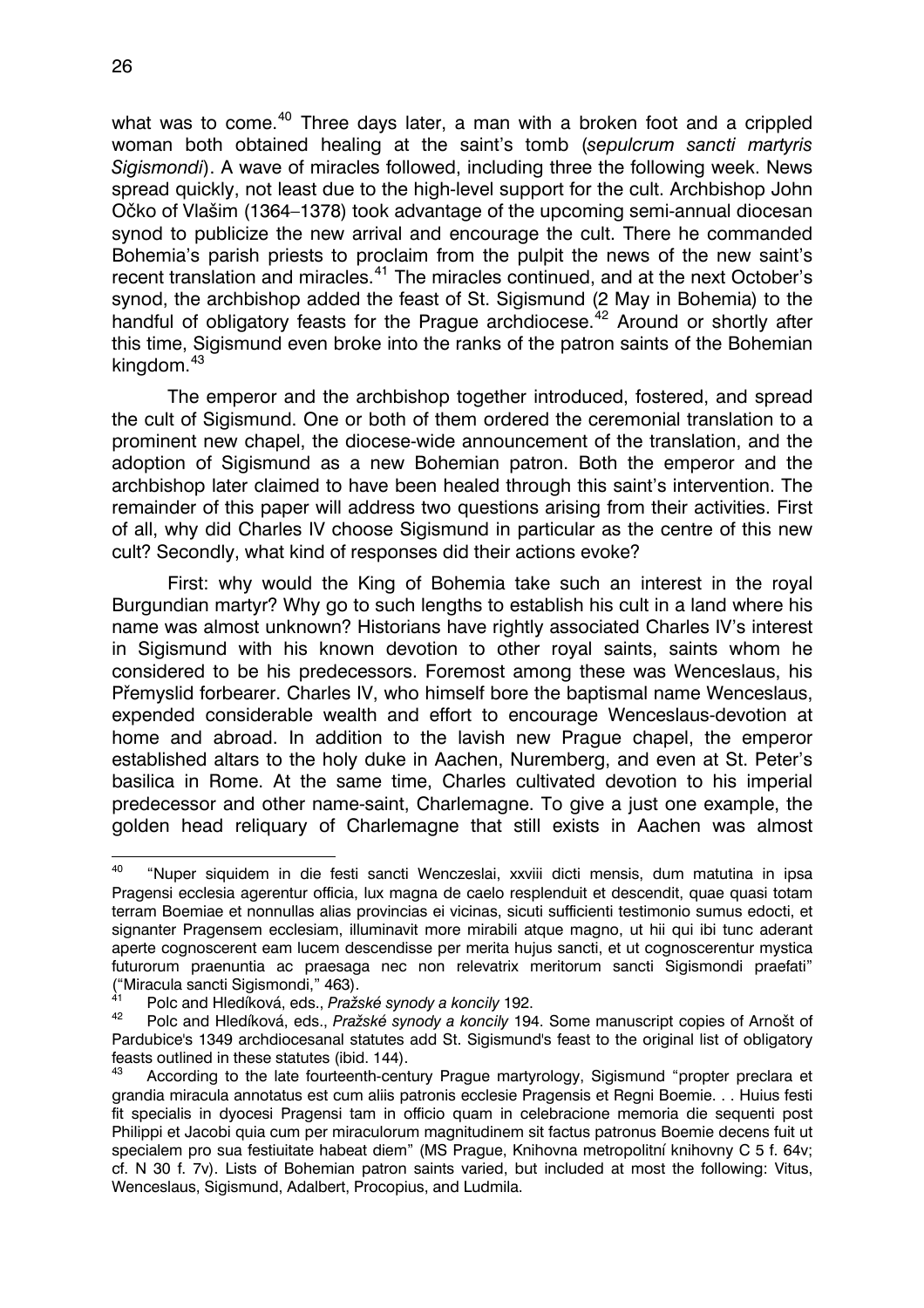certainly a gift from Charles IV. Charles associated himself and his crowns with these ruling saints; he even patterned himself on them.<sup>[44](#page-10-0)</sup>

In this context, it is no surprise that he adopted St. Sigismund shortly after he claimed the Burgundian crown: Sigismund represented another royal saint whose direct successor Charles could now claim to be. The very obscurity of Sigismund (in comparison with Charlemagne, for instance) may also have eased his adoption as a Bohemian saint. As emperor, Charles IV possessed the so-called imperial relics or insignia with all of their associations to Charlemagne. Yet he clearly understood that these did not belong to him as King of Bohemia or as the Luxemburg heir; they would inevitably pass to the next elected emperor. Sigismund, on the other hand, unclaimed by any rival dynasty, was free to become a Luxemburg and Bohemian saint. The majority of his physical body and the new centre of his international cult was Prague. He inhabited the cathedral that was itself literally enveloped by the primary castle of Bohemia's ruling Luxemburg dynasty. An elevated walkway even connected palace and cathedral directly. Sigismund's chapel; the multiple representations of him in and around the cathedral occupy important spaces within the elaborate matrix of symbols that Paul Crossley has associated with Charles IV's "politics of presentation".[45](#page-10-1) The most dramatic of these was the mosaic commissioned by the emperor and installed in 1370–1371 above the south porch, the medieval cathedral's primary entrance. Its famous Last Judgment scene depicts Charles IV and his empress in postures of supplication, gazing up towards Christ the Judge. Between them, acting as intercessors, appear Bohemia's patron saints, whose names can just be made out from the square below: Procop, Sigismund, Vitus, Wenceslaus, Ludmilla, and Adalbert. Barely six years after the ceremonial arrival of his relics, Sigismund stood shoulder-to-shoulder in this mosaic with the ancient patrons of the realm.

Once Charles had taken the Burgundian crown – and the Burgundian royal saint – he spared no effort to promote St. Sigismund. The chapel, the mosaic, his bust in the cathedral triforium, and his image on the stone tower guarding Prague's bridge all publicly supported this new Bohemian devotion. In 1368, the emperor had his third son baptised Sigismund. Charles IV also strategically dispersed relics of Sigismund.<sup>[46](#page-10-2)</sup> Those he gave to King Casimir the Great, for instance, successfully introduced the cult to Poland (and the name, incidentally, to the Polish ruling dynasty). The emperor recommended the saint to Prague's archbishop, who himself proved an energetic promoter of Sigismund's cult. Curiously, however, the emperor never sought papal indulgences for those who visited Sigismund's relics, even

<span id="page-10-0"></span> $44$ 44 Klaniczay, *Holy Rulers and Blessed Princesses* 327-31; Machilek, "Privatfrömmigkeit und Staatsfrömmigkeit," 91; Reinhard Schneider, "Karls IV. Auffassung vom Herrscheramt," *Historische Zeitschrift* Beiheft 2, NF (1973) 126-30; "Karolus, qui et Wenceslaus," in *Festschrift für Helmut Beumann zum 65. Geburtstag*, ed. Kurt-Ulrich Jäschke and Reinhard Wenskus (Sigmaringen, 1977) 365-87. At Aachen and Rome, Charles IV further provided for Czech-speaking priests who could hear confession in the Bohemian vernacular (Machilek, "Privatfrömmigkeit und Staatsfrömmigkeit," 90-91; Folz, *Le Souvenir et la Légende de Charlemagne* 448-450.

<span id="page-10-1"></span>Paul Crossley, "The Politics of Presentation: The Architecture of Charles IV of Bohemia," in *Courts and Regions in Medieval Europe*, ed. Sarah Rees Jones, Richard Marks, and A. J. Minnis,  $(York, 2000) 99-172.$ 

<span id="page-10-2"></span><sup>46</sup> Folz, "Zur Frage der heiligen Könige," 338; Percy Ernst Schramm, *Herrschaftszeichen und Staatssymbolik: Beiträge zu ihrer Geschichte vom dritten bis zum sechzehnten Jahrhundert*, 3 vv. [Schriften der Monumenta Germaniae Historica 13] (Stuttgart, 1954-1956) 3:76-78, fig. 28.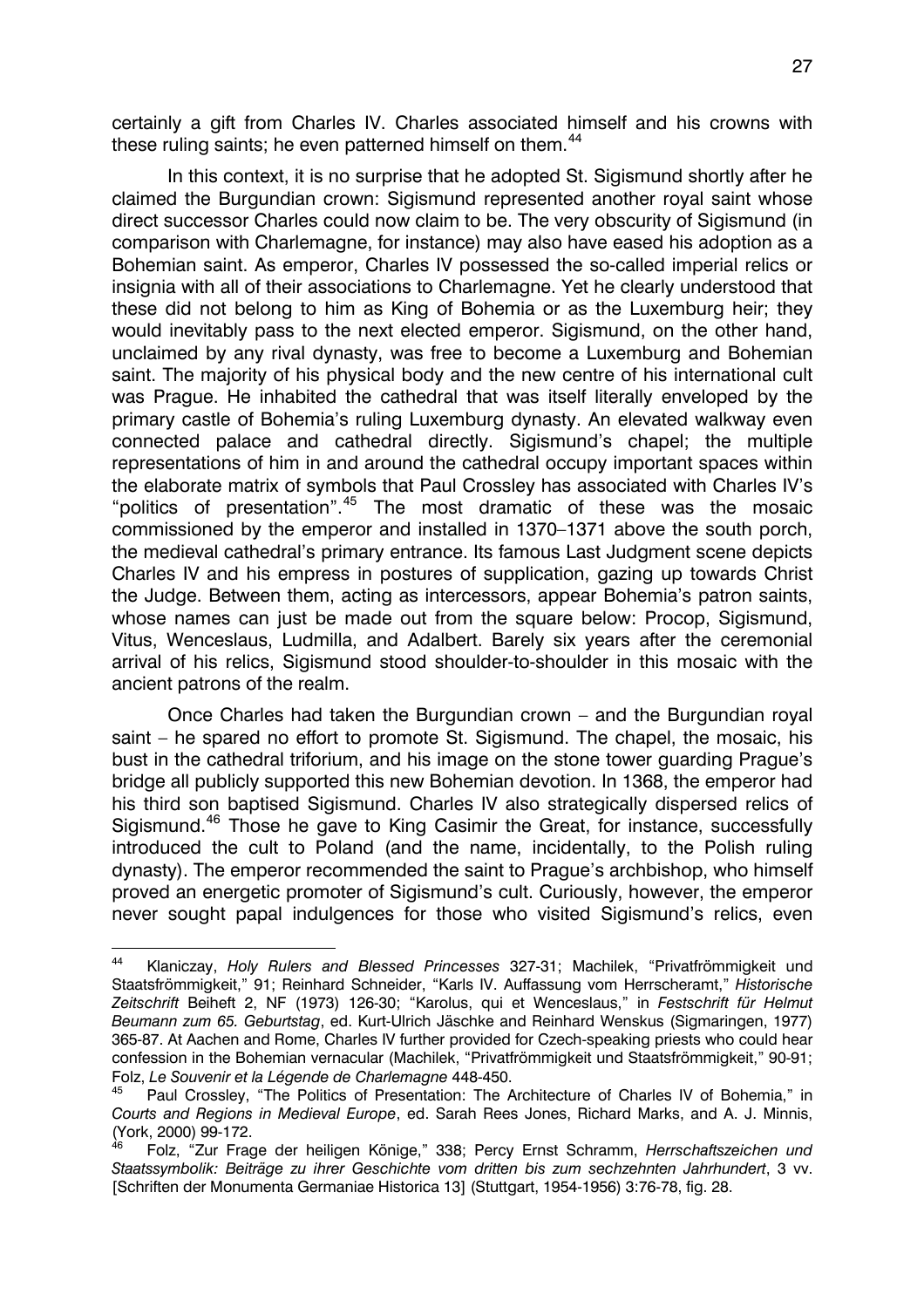though he repeatedly secured indulgences for many of the other relics he had brought to Prague, an increasingly common practice throughout Europe in the later Middle Ages.<sup>[47](#page-11-0)</sup>

Arguably, these particular relics needed no indulgences to attract pilgrims. Miracles, not indulgences, drew visitors to Sigismund's body. Yet here even the resourceful emperor reached the limit of his direct power. Charles IV had obtained these relics. Together with the archbishop, he had promoted the cult of Sigismund, the martyr king with whom he hoped to associate himself and his dynasty. In short, Charles IV masterfully manipulated contemporary devotion to relics (a devotion he shared) to establish an entire framework for a miracle-generating cult around St. Sigismund. The miracles themselves, however, depended upon the responses of the devout. The evidence of their devotion, unlike that of the emperor's political and dynastic program, cannot be read so simply in stone monuments or shining mosaics. To discern how the cult was received, one must instead turn to another source: a single fragmentary text, six meagre folia, that can speak the stories first told under the mute vaults of Prague's cathedral.

The Bollandists printed most of the legible portion of this unique manuscript over a century ago. The document serving, as its half-hearted binding suggests, that the manuscript, now in Paris, may once have been at the burial church of St. Sigismund in Agaune.<sup>[48](#page-11-1)</sup> The text itself, and possibly the manuscript, almost definitely stem from the Prague cathedral. There, according the chronicler and cathedral canon Beneš Krabice of Weitmil, the miracles of the saint were recorded in a *tractatus* or *libellus* preserved in the sacristy (immediately adjacent to the Sigismund chapel). [49](#page-11-2) What survives is either a partial copy of that *libellus* or some derivative of it. This remarkable text has almost entirely escaped the attention of the numerous scholars who have written about Sigismund and his late medieval cult.<sup>[50](#page-11-3)</sup> In the final section of this essay, I will offer a glimpse of what this text can reveal about the Bohemian cult of St. Sigismund.

The *Miracula sancti Sigismondi* contains a preface recounting the arrival of the relic in Prague followed by brief accounts of a series of thirty-five or thirty-six miracles performed over the next four months. Then the text breaks off, mid-

<span id="page-11-0"></span><sup>47</sup> 47 On indulgences in general, see Gustav Adolf Benrath, "Ablaß," *Theologische Realenzyklopädie* 1 (1977):347-64; Elisabeth Vodola, "Indulgences, "*Dictionary of the Middle Ages*, Vol. 6. (1985): 446- 50; Nikolaus Paulus, *Geschichte des Ablasses im Mittelalter* 3 vv. (Paderborn, 1922-1923).

<span id="page-11-1"></span>Paris, Bibliothèque Nationale, Nouvelles acquisitions Latins, cod. 1510; bound to the end of the gathering and serving as a protective covering is a seventeenth-century charter that links the manuscript to the region of Saint Maurice (Agaunum) at the end of the seventeenth or beginning of the eighteenth centuries.

<span id="page-11-2"></span><sup>&</sup>quot;Et de hiis miraculis sancti Zigismundi habetur specialis tractatus vel libellus in sacristia Pragensi" (FRB 4:533-534).

<span id="page-11-3"></span>See above n. 35. A few scholars have made brief reference to the text, but I know of no analysis of the text of the miracles themselves (e.g., Neureither, *Das Bild Karls IV. in der Zeitgenössischen Französischen Geschichtsschreibung*, Ph.D. diss. Ruprecht-Karl-Universität Heidelberg, 1964, 197, n. 2; Polc, "Councils and Synods of Prague," *Apollinaris* 52 (1979) 213, nn. 53-54; apparently Polc did not yet know of the text when he published an article on St. Sigismund, "Zapomenutý český patron," 131. Robert Folz, who published extensively on royal saints, does not make use of this text in his analysis of miracles attributed to Sigismund and other royal saints (*Les saints rois du moyen âge en occident (VIe -XIIIe Siècles)*, Subsidia Hagiographica 68 (Brussels, 1981) 117-135.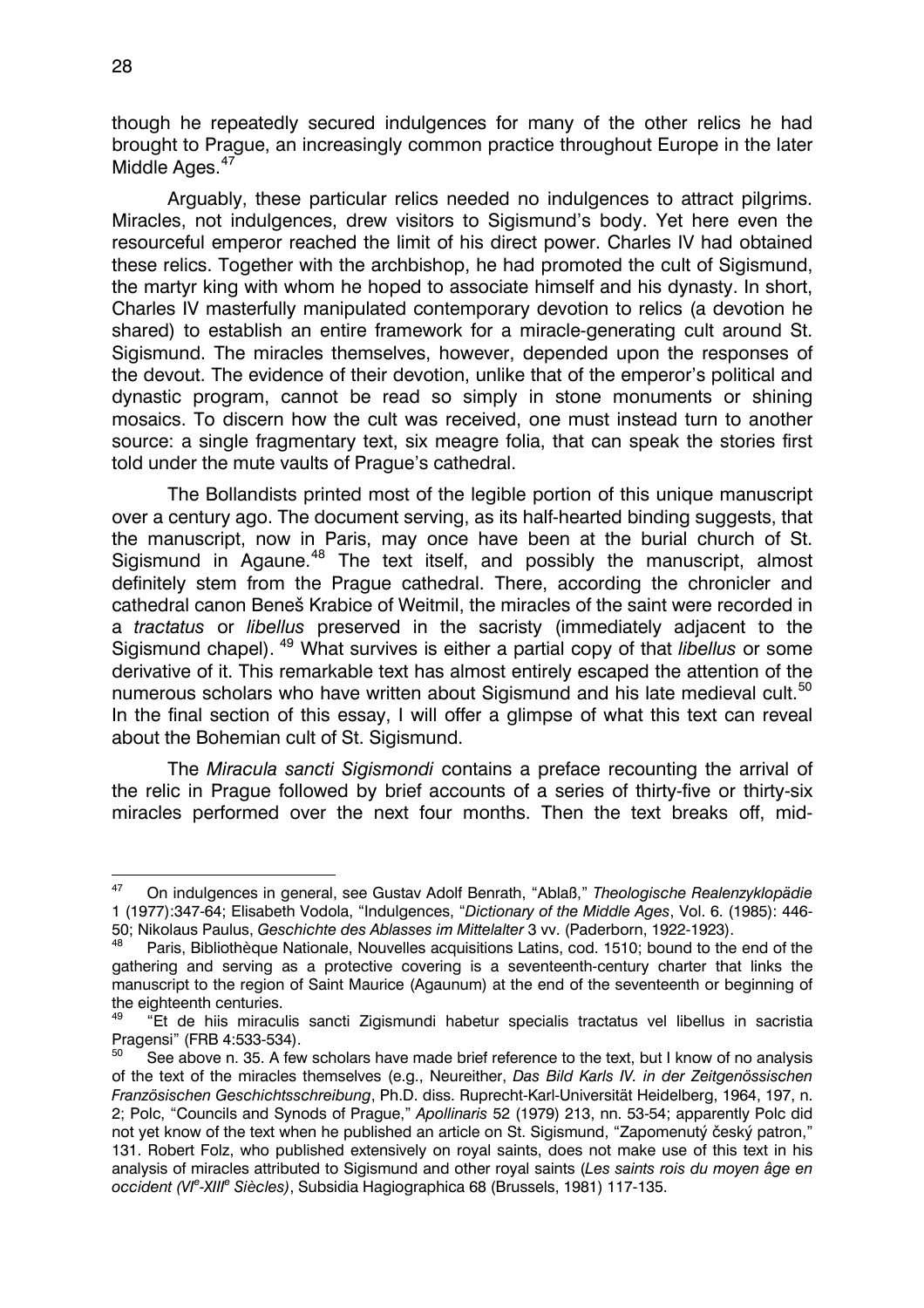sentence.<sup>[51](#page-12-0)</sup> The author does not identify himself, but no doubt belonged to the community of canons and clerics associated with the cathedral.[52](#page-12-1) The *libellus* provided an official record of the miracles of the saint, a written counterpart to the public pronouncements in the cathedral made by those receiving healing or other miraculous benefits. In other words, the text represents an official description and construction of the cult. The preface, for instance, highlights the guiding role of Charles IV. Strikingly, the author also underlines the close association between Sigismund and Wenceslaus, even asserting that no rivalry existed between the two saints. Certainly the timing of the translation of Sigismund's relics and the first miracle – on the eve and the morning of Wenceslaus's feast day, respectively – suggests a connection of some kind. Elsewhere I have suggested that Charles IV may have used Sigismund's relics to reinforce devotion to Wenceslaus; some evidence suggests that the cult of the Bohemian duke may have been embarrassingly weak in Bohemia at this time, at least among the kingdom's German speakers.<sup>[53](#page-12-2)</sup>

But if one looks beyond the official rhetoric, beyond the strategies of an emperor, one glimpses the individuals who responded to the proclamations. To be sure, the text's writer inscribed the people's originally oral accounts of miracles using clerical words dressed in impeccable theology. The cathedral chapter also vetted the miracles, in one case launching an investigation because the story told to them fit no known model or precedent.<sup>[54](#page-12-3)</sup> Yet it reveals the names, occupations, maladies, and often the geographical origins of those who gathered in gratitude around the new tomb.<sup>[55](#page-12-4)</sup> They represented nearly the entire social spectrum, from the archbishop down to a blind beggar woman. Several nobles (including a *dominus* and two *milites*) came to receive or announce miracles. There is a baker (*pannifex*), a mason (*murator*), a blacksmith (*faber*), two tailors (*sutores*), and a simple parish priest (*presbyter plebanus*). Of the women, one usually learns a first name, a place of origin, and sometimes a husband's name and occupation. (Men, incidentally, outnumber women nearly two-to-one in the miracle collection.) These people are not literary fabrications; records of several of them appear in unrelated contemporary sources. Nicholas "called Turnovic," for instance, a Prague blacksmith, bought a prominent house in the parish of St. Gall in the same year

<span id="page-12-0"></span> $51$ Most, but not all of the miracles are numbered in the text, which breaks off in the middle of the miracle numbered 33. Folio 6v is badly rubbed and many words are illegible even with the aid of ultraviolet light. Thus the printed edition ends with the rubric announcing miracle 31.

<span id="page-12-1"></span><sup>52</sup> For the clerics known to be associated with Prague's cathedral, see Tomek, Dějepis 3:165-80, 5:135-77 and Antonín Podlaha, Series praepositorum, decanorum, archidiaconorum aliorumque praelatorum et canonicorum s. metropolitanae ecclesiae Pragensis a primordiis usque ad praesentia tempora (Prague, 1912). Possible authors of this text include but are not limited to: Nicholas, canon and schoolmaster (1361-1369), Buzek the sacristan (from 1363) and Beneš Krabice of Weitmil himself (canon 1359-1375), although the latter makes no claim to the authorship in his chronicle (Podlaha, Series praepositorum, 39-41).

<span id="page-12-2"></span> $^{53}$  Mengel, "A Holy and Faithful Fellowship," 152-158.

<span id="page-12-3"></span><sup>&</sup>quot;Sed quia huic miraculo novoet prius in nostris partibus non audito decanus et capitulum Pragense fidem protinus noluerunt adhibere, sed commiserunt inquisitionem super veritate facti decano Lyppii et duobus aliis presbyteris, qui postea rescripserunt quod, facta inquisitione diligenti ac fideli, ita ut praescribitur invenerunt" ("Miracula sancti Sigismondi," 465).

<span id="page-12-4"></span><sup>55</sup> For the specific entries upon which the following discussion of the miracle recipients is based, see "Miracula sancti Sigismondi," 62-69.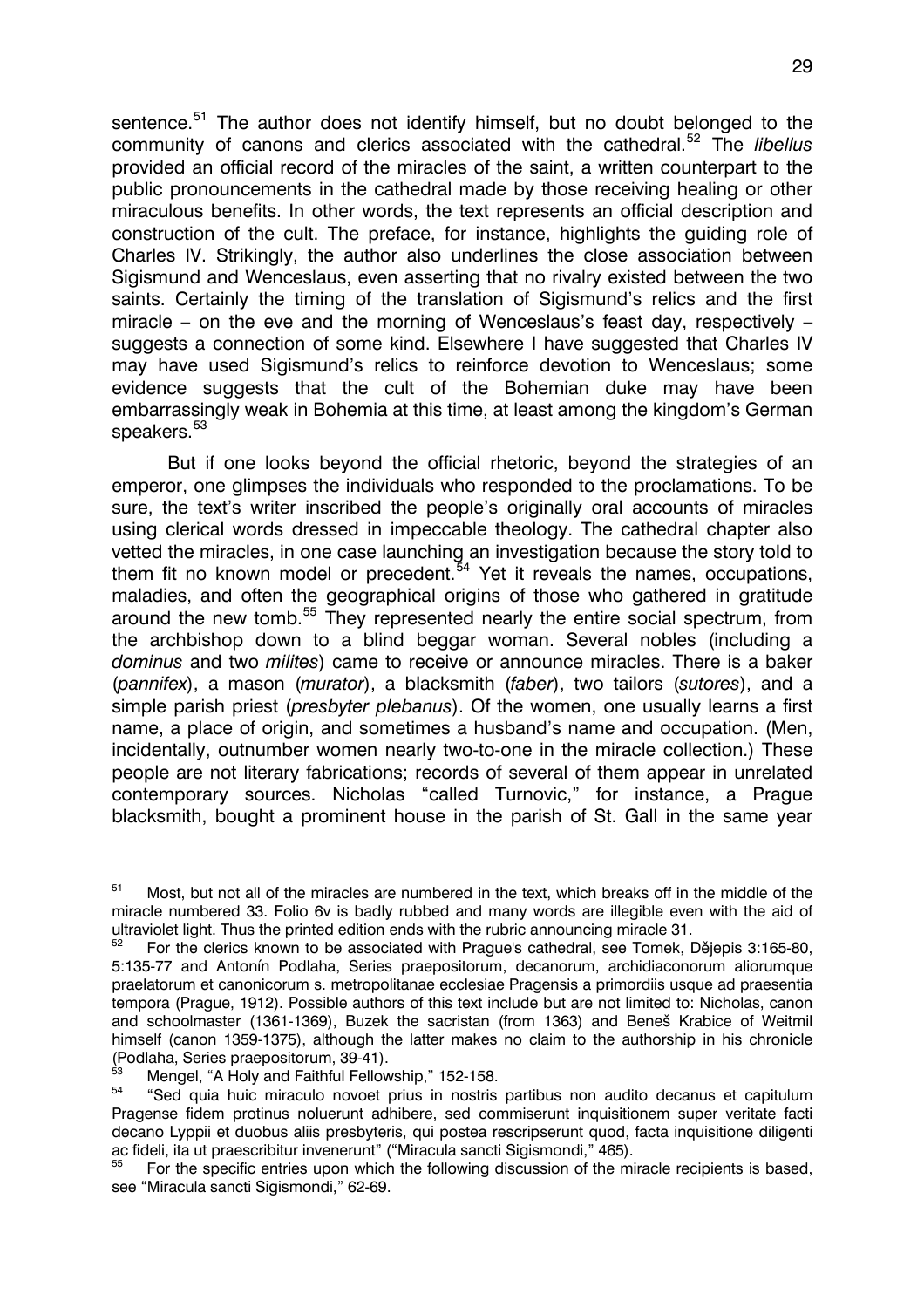(1365) he reported that Sigismund had healed his career-threatening paralysis of the hand.<sup>[56](#page-13-0)</sup>

Often the text offers clues to where the pilgrims lived. Abstracting geographical places of origin from medieval surnames is admittedly problematic and has in the past been the occasion of pointed debate.<sup>[57](#page-13-1)</sup> Fortunately, in many cases one does not have to rely on surnames. "Katherine of Čáslav, known to many" and "a certain man, Nicholas of Kutná Hora" may both have been residents of Prague whose names reflected previous residences or family origins. But it seems relatively safe to assume that "a certain man from the village of Lhota near Řevnice" and "Stanek from the *oppidum* of Mníšek" did in fact hail from those places. Nearly two-thirds of the thirty-six named individuals can reasonably be associated with a particular geographical location. Irregular spellings and numerous villages that share a single name unfortunately make it impossible to pinpoint all of these places. The text nevertheless supports some specific and some general conclusions. Fourteen of the faithful came from Prague; of these, three lived in the Old Town, five in the New Town, and two in the Lesser Town. For five of these, their parish is also known. Twice the city of Vienna is mentioned, but in neither case can the Austrian city be definitively identified as the immediate residence of the miracle recipient. All other places of origin seem to have been Bohemian. Most of the other devout arrived in Prague from Bohemian towns and villages within 100 kilometres of the capital city; many had far less distance to travel.

For at least the first four months after the introduction of the new cult of St. Sigismund, most of the pilgrims probably came from Prague or its immediate vicinity. The new relic reinforced Prague's role as a religious centre, but apparently only for Bohemia, not the entire empire. Perhaps this distribution would look dramatically different if the entire text of the miracle collection survived. Later inventories of the cathedral hint that this would be the case; the duke of Masovia (in Poland) and a "certain noble from Hungary" both donated images of Sigismund for his chapel, presumably out of devotion or even gratitude to the saint.<sup>[58](#page-13-2)</sup>

Charles IV certainly recognized the political and economic import of thoughtfully deployed relics within the sacred topography. This was the monarch, after all, who established a new annual market in Prague to coincide with the arrival of masses of foreign pilgrims for the feast of the *Ostensio reliquiarum*. [59](#page-13-3) The tomb of St. Sigismund likewise brought a steady stream of visitors into his city and his cathedral – witnesses to all of the dynastic, imperial claims embodied in its art and architecture. But Sigismund's shrine also provided a centre for miracles, miracles

<span id="page-13-0"></span><sup>56</sup> 56 Old Town city records refer to this house "in novo foro" which in 1365 "Mikechs [a variant spelling of Nicholas] Turnowicz faber emit erga Eligast sutorem," Václav Vladivoj Tomek, *Základy starého místopisu pražského*, [The basics of the old topography of Prague] 5 vv. (Prague, 1866,  $1875$ ) 1:238.

<span id="page-13-1"></span>Richard W. Emery, "The Use of the Surname in the Study of Medieval Economic History," *Medievalia et Humanistica* 7 (1952): 43-50; Robert Sabatino Lopez, "Concerning Surnames and Places of Origin," *Medievalia et Humanistica* 8 (1954): 6-16; Richard W. Emery, "A Further Note on Medieval Surnames," *Medievalia et Humanistica* 9 (1955): 104-106; Benjamin Z. Kedar, "Toponymic Surnames as Evidence of Origin: Some Medieval Views," *Viator* 4 (1973) 123-29.

<span id="page-13-2"></span><sup>58</sup> These objects accrued to the cathedral between the inventories of 1368 and that of 1374 (Podlaha and Šittler, *Chrámový poklad* XXIX. For further evidence for the cult of St. Sigismund in Hungary, see Polc, "Zapomenutý český patron," 130.

<span id="page-13-3"></span><sup>59</sup> Beneš Krabice of Weitmil, *Cronica ecclesie Pragensis,* FRB 4:519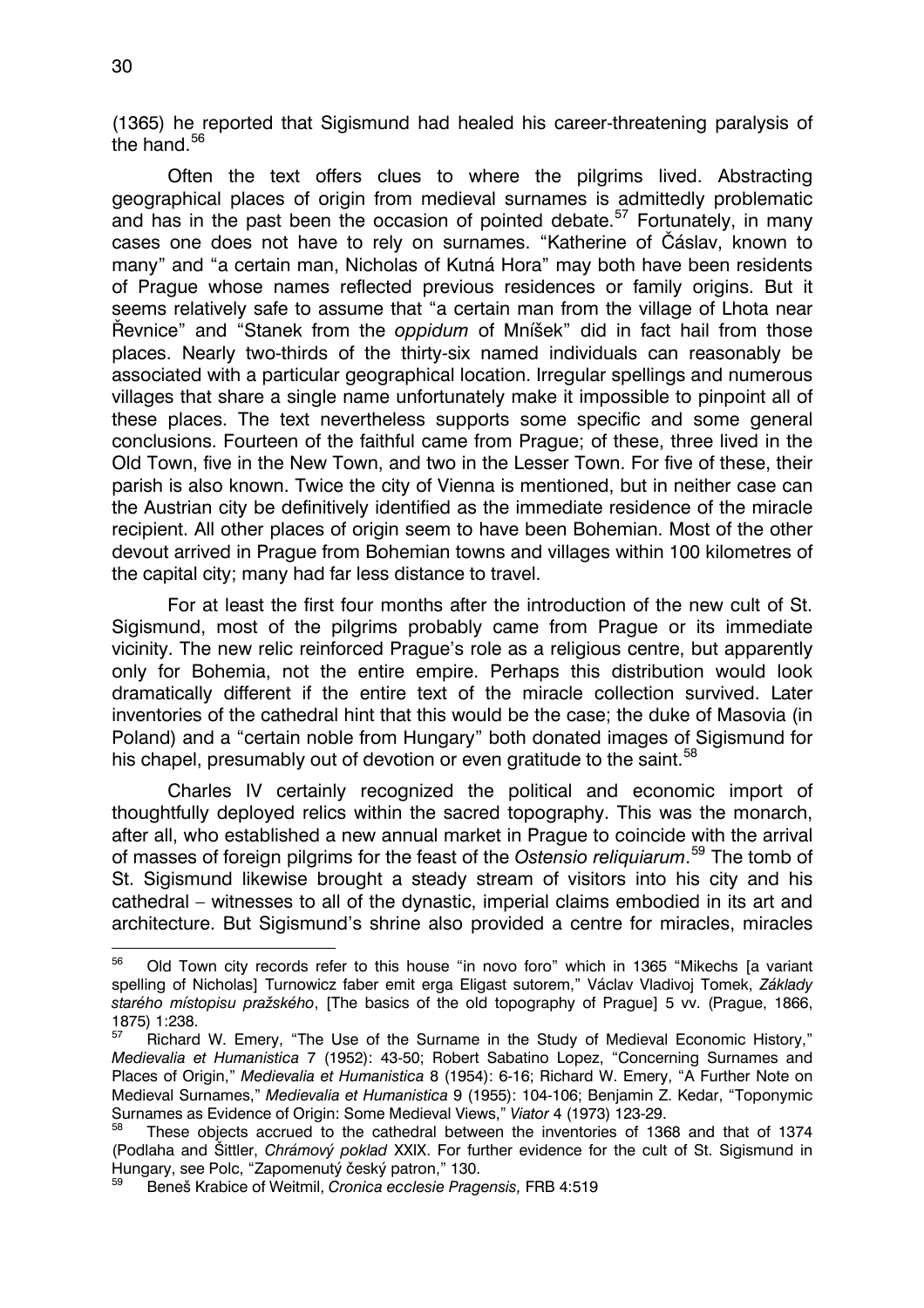that took place with a frequency that was evidently unmatched in Charles IV's kingdom. People came to find what they could not obtain elsewhere. Like many royal saints, the Bohemian Sigismund had no particular holy specialty.<sup>[60](#page-14-0)</sup> The record of miracles makes no mention of his traditional association with fever, and only two Bohemian supplicants, one of them the archbishop, received this kind of healing from him. Most reported some sort of physical healing – from blindness, paralysis, and assorted other illnesses. Others praised him for exorcisms, or for the reversal of injustices, like false imprisonment. There was even a cicada extermination. In one case the saint reconciled a noble with one of his villagers whom he had condemned to death; Sigismund miraculously released the prisoner shortly before the scheduled execution. Strikingly, it was not the prisoner, but the well-known nobleman – Hynek Krušina of Lichtenburg [Lichnice] – who subsequently travelled to Prague to proclaim the miracle.<sup>[61](#page-14-1)</sup> Another day, the caretakers of an unbaptised infant reported the resurrection of the child, who had died in their care. The little boy lived just long enough to be baptised. Journeying to Prague, they thanked Sigismund for saving them from the wrath of the child's parents. Charles IV introduced to Prague something more vital than a new relic or a new chapel; he gave his subjects a source of divine intervention, a miracle-making saint whose new home was Prague cathedral. The people responded. They prayed to Sigismund, visited his tomb, made vows to him, experienced his miracles, and then praised him publicly before the other believers at his shrine.

Without the rest of the miracle collection, it is impossible to know how long the intensity of this cult persevered. It almost certainly flourished at least through 1371, when the emperor himself was healed after the empress made and fulfilled a vow to Sigismund.<sup>[62](#page-14-2)</sup> Widespread devotion to the martyr-king most likely continued until the emperor's death in 1378, and quite possibly beyond it. One hint emanates from a general impression born of reading various Bohemian sources from last three decades of the fourteenth century: they begin to contain many instances of people named Sigismund. Yet despite the unquestionable success of the cult of St. Sigismund in Bohemia, a few generations later this adopted patron saint became the "forgotten Bohemian patron saint."[63](#page-14-3) Partly to blame was the rise of the Hussites and their, at best, ambivalent attitude to the cult of relics.<sup>[64](#page-14-4)</sup> Unlike the cult of St. Wenceslaus, the relatively young veneration of the Burgundian king never recovered in the Czech lands. Charles IV's son, Emperor Sigismund, further damaged Prague's status as a centre for relics when he removed the cathedral treasury to Karlstein castle during the Hussite wars. He even melted down many of the valuable

<span id="page-14-0"></span><sup>60</sup> Folz, who did not take this miracle collection into account, notices the same tendency among the posthumous miracles of other royal saints (*Les saints rois*, 129); for the cases described below, see "Miracula sancti Sigismondi," 62-69.<br><sup>61</sup> On the Liebtenburg family and its

<span id="page-14-1"></span><sup>61</sup> On the Lichtenburg family and its property, see Vratislav Vaněček, *Velké dějiny zemí Koruny české*, 2 (1197-1250) (Prague, 2000) 180; Jan Urban, "Lichtenburská država na Českomoravské vrchovině ve 13. a 14. století," [The dominium of Lichtenbourgs in Czech-Moravian highlands in the 13th and 14th century] *Historická geografie* 18 (1979) 32-68; for Hynek in particular, see Urban, *Lichtenburkové: vzestupy a pády jednoho panského rodu* [Lichtenbourgs: the rises and falls of one aristocratical family] (Prague, 2003) esp. 220-21.

<span id="page-14-2"></span><sup>62</sup> Beneš Krabice of Weitmil, *Cronica ecclesie Pragensis*, FRB 4:543-544.

<span id="page-14-3"></span> $^{63}$  Polc, "Zapomenutý český patron."

<span id="page-14-4"></span><sup>64</sup> For the Hussite responses to the cult of saints, see Ota Halama, *Otázka svatých v české reformace* [The question of saints in the Bohemian Reformation] (Brno, 2002).